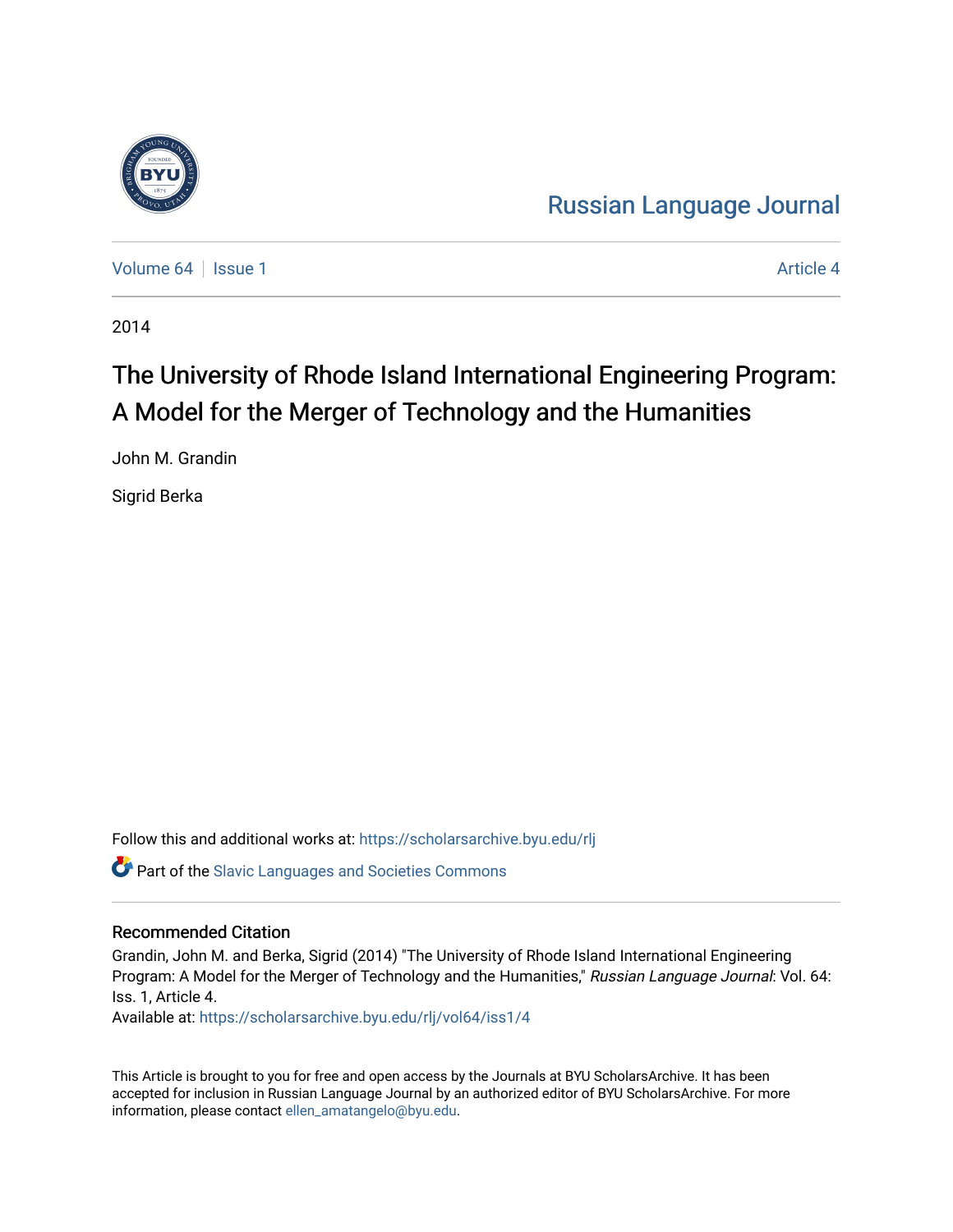# **The University of Rhode Island International Engineering Program: A Model for the Merger of Technology and the Humanities<sup>1</sup>**

# *John M. Grandin Sigrid Berka*

#### **American Higher Education in Crisis**

 $\overline{a}$ 

Contrary to a long-established and seemingly irrefutable tradition, American parents, educators, private and public sector leaders, and students are beginning to doubt the value of a university education. Charges have been leveled, for example, that students today are spending substantially less time on academics than their predecessors and are making little progress during their undergraduate years in their ability to read, write, speak, or think analytically and critically (see, for example, Arum and Roksa 2011, Vedder and Denhart 2011). Others have argued that college is burdening young people with lifelong debt to the degree that it is stifling their creativity and freedom to innovate. The Thiel Foundation, for example, awards \$100,000 stipends to bright young persons who choose to pursue their own ideas independently rather than attend a college or university. And these doubts are, of course, reinforced by prominent degreeless role models like Steve Jobs, Michael Dell, Mark Zuckerberg, and Bill Gates, who have helped give rise to such phenomena as the UnCollege Movement (http://www.uncollege. org/manifesto/) and to reports that universities are not educating students for the needs of the market place. (See: http://mckinseyonsociety.com/downloads/ reports/Education/Educationto-Employment FINAL.pdf). As this recent McKinsey study reports, high percentages of students do not believe that higher education will prepare them for the contemporary workplace, while companies lament that they want to hire, but often cannot find qualified candidates (McKinsey, pp. 11-13).

<sup>1</sup> An earlier version of this paper appeared in the *ADFL Bulletin*, 43, no.1 (Fall 2014): 23-44. This article is published here with permission of the Modern Language Association.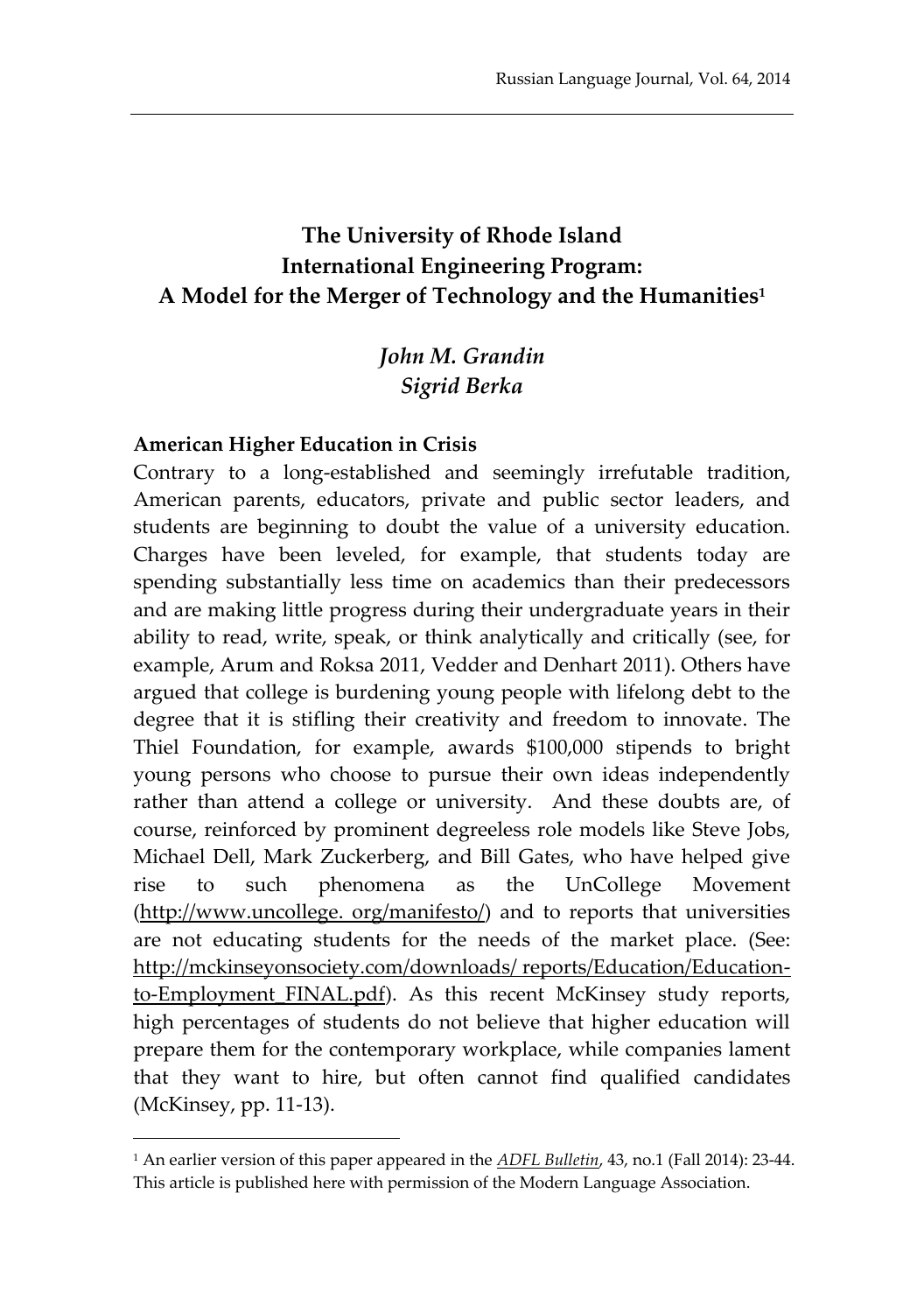Parallel to this skepticism and perhaps in part because of it, both federal and cash-strapped state governments are pulling back from longstanding financial commitments to higher education. The State of Rhode Island, for example, provided 47% less state support per student in 2012 than in 2002 (Providence Journal, *Report: URI in Peril as State Funding Erodes,* October 1, 2012) and now covers less than 10% of the overall funding required to keep the university afloat and competitive. Given that the difference can only be made up by an increase in tuition, the resulting sticker prices for a college education are shocking today, whether at a state-supported university like URI or a private institution, and the end of the increases seems nowhere in sight. The financial sacrifice for a college degree might be deemed acceptable if graduates could be guaranteed a position appropriate to their education, but a high percentage, perhaps even over one-half of recent college graduates, is unemployed or underemployed, (See: http://www.theatlantic.com/ business/archive/2012/04/53-of-recent-college-grads-are-jobless-orunderemployed-how/256237/) while saddled with enormous debt, the total of which now surpasses one trillion dollars. (*New York Times*, A Generation Hobbled by the Soaring Cost of College, May 12, 2012).

# **A Challenge to the Humanities**

Given the high cost of an undergraduate degree and the high unemployment rate of graduates, those who do opt for college today are becoming much more deliberate and pragmatic about their choices of major and have thus become reformers in their own way. Fearing unemployment, students are increasingly shying away from fields that do not promise a job, such as English, history, philosophy, art history, and classics. Even at Yale University, which has always been a bastion for the humanities, undergraduate enrollments in this area have fallen from 19,250 in 2000-2001 to 14,604 in 2010-2011. Course enrollments in English, for example, were down from 3248 to 2595, and in history from 4448 to 2259, as noted by Antonia Woodford on April 18, 2012 in an article for *Yale Daily News.* It is not surprising, therefore, when cashstrapped administrators do not hire replacements for retirees in these fields, or look for creative ways to reinvigorate departments with falling enrollments. Students are looking for programs that will open doors, enable them to pay off their loans, and assure a satisfying career.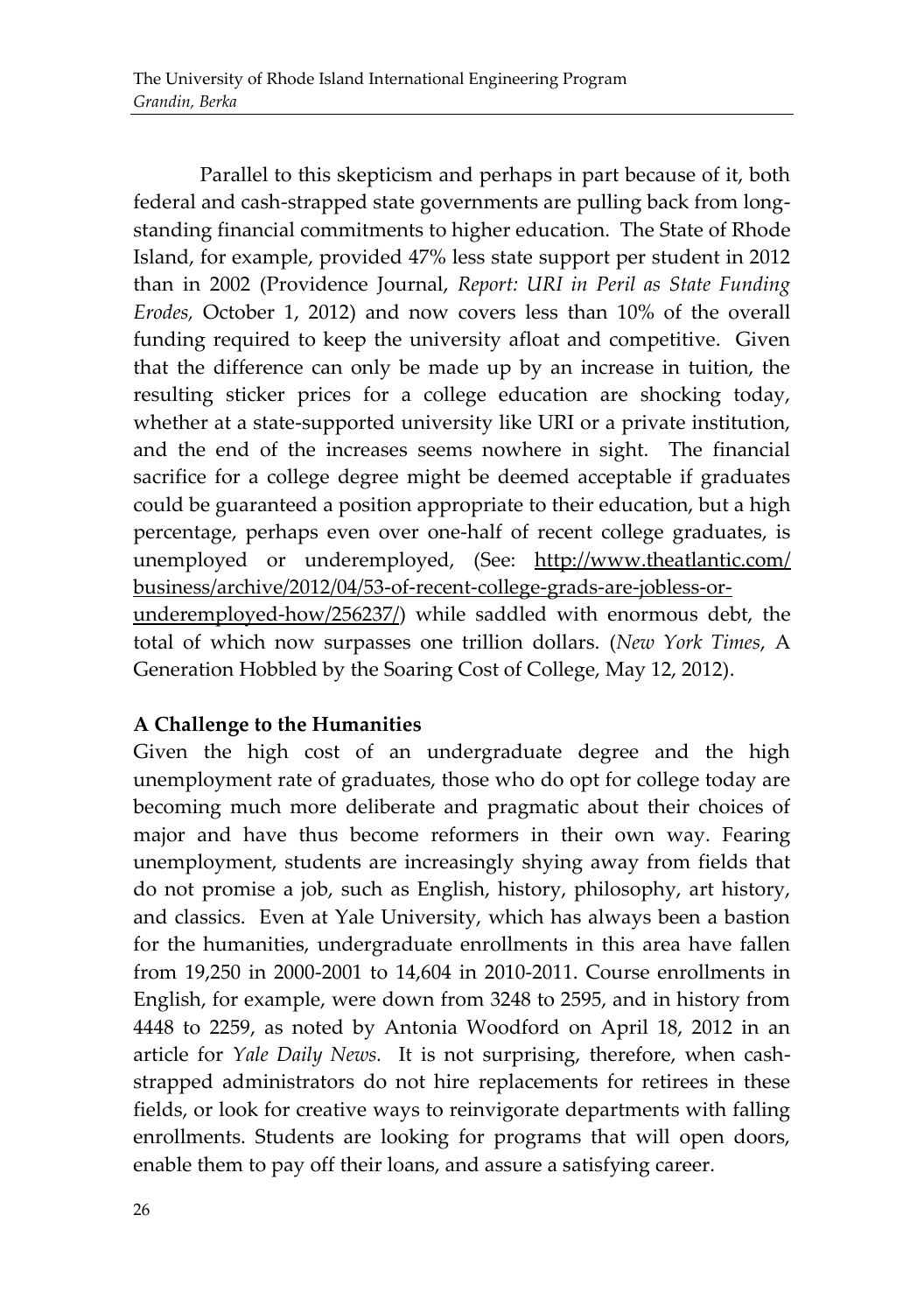Clearly, there is a need to sound an alert in the United States regarding higher education. We need to prepare our students more deliberately, and realistically for the ever-changing workplace of the 21st century, and we need to do this without saddling our students with enormous debt. We must consider carefully the skills needed for successful careers in today's global workplace, and promise our students a clear return on their investment. In order to meet this promise, universities must keep pace with the highest standards, which are now set at a global level, and focus more on the STEM disciplines needed to guarantee our nation's ongoing reputation for innovation. Furthermore, we must find ways to support our students financially. We agree with critics that drastic steps will be required to adapt our institutions to today's realities, especially given the limited resources available, and the innate resistance to changing longstanding educational traditions. We strongly disagree, however, with those who would drop everything of a non-professional nature like classics and German and educate solely scientists and engineers. Such a step would be shortsighted. America does indeed need more engineers, but the complexities of life in the 21st century demand that all students, including, and perhaps especially, the engineers and those from other STEM disciplines and professional school programs, be broadly and liberally educated. This will mean that the humanities must not only be retained, but also given an expanded, if modified, role.

#### **The Role of the Liberal Arts**

In his blog, of June 4, 2012, (http://presidentdooley.blogspot.com), President David Dooley of the University of Rhode Island defended a liberal arts education, arguing that "the skills of critical reading and thinking, strong writing, and effective presentation are essential in practically any career" and, as such, are classic outcomes of coursework in the humanities. The ability to learn continuously and to teach oneself, he argues, are also outcomes of the humanities disciplines, though not exclusively. "Creativity, a strong work ethic, self-discipline, and teamwork have always been, and will continue to be, keys to success." Dooley argues that these combined qualities are essential markers of the liberally educated person, and are typically "the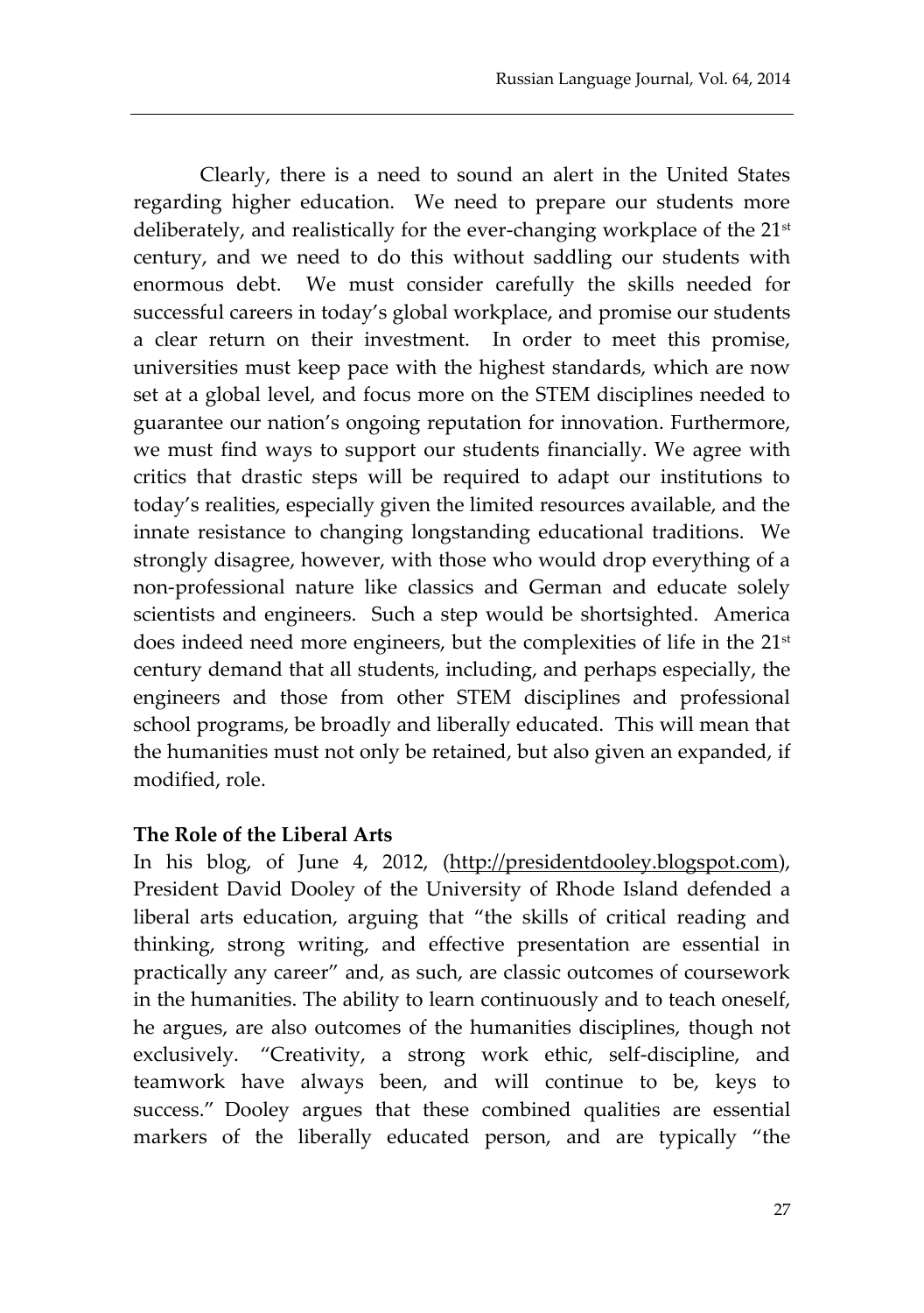foundation for success after college." He stresses that many great leaders and professionals have backgrounds in the arts and humanities.

While agreeing with Dooley that the "soft skill" outcomes of a liberally educated person are critical for success in a competitive global workplace, we must also face the reality that a high percentage of graduates with majors in the arts and humanities are struggling to find their place in the workforce, and often end up unemployed or taking jobs for which they need no higher education, e.g., as bar tenders or food servers. Many are forced to move back home with mom and dad to make ends meet financially. It is easy to pass this problem off as the unfortunate temporary result of a bad economy, arguing that the situation will soon improve. After all, this would mean there is no cause for alarm and that we can and should maintain the status quo.

Unfortunately, a lot of evidence suggests that the job market for the average college graduate will not improve substantially in the coming years. The economic situation might seem better in any given year, but increasingly any boom times in the United States will depend upon corresponding booms in the Far East, Latin America, the European Union and elsewhere across the globe. As a result of shakiness and long-term challenges in this new interconnected economy, jobs will be tight except possibly for those who have paid attention to the very latest trends and technologies in the global marketplace, and are ready to meet the competition from their peers abroad. Jobs can be found, especially those associated with alternative energy, nanotechnology, biomedical technology, advances in information science, and other fields tied largely to science and engineering. Indeed we hear from employers that many positions are open, but that the great majority of applicants do not qualify.

We in higher education need to pay more attention to the employability of our grads, especially if we want to contribute to regional and national economic development, not to mention keep our lecture halls full, enable parents and future students to pay for that which we provide, and, above all, ensure our students find career opportunities. But this does not mean that we should drop majors such as philosophy, classics or German from our offerings in favor of more courses in topics such as solar power or entrepreneurialism. It does mean, however, that we should be brutally honest with our foreign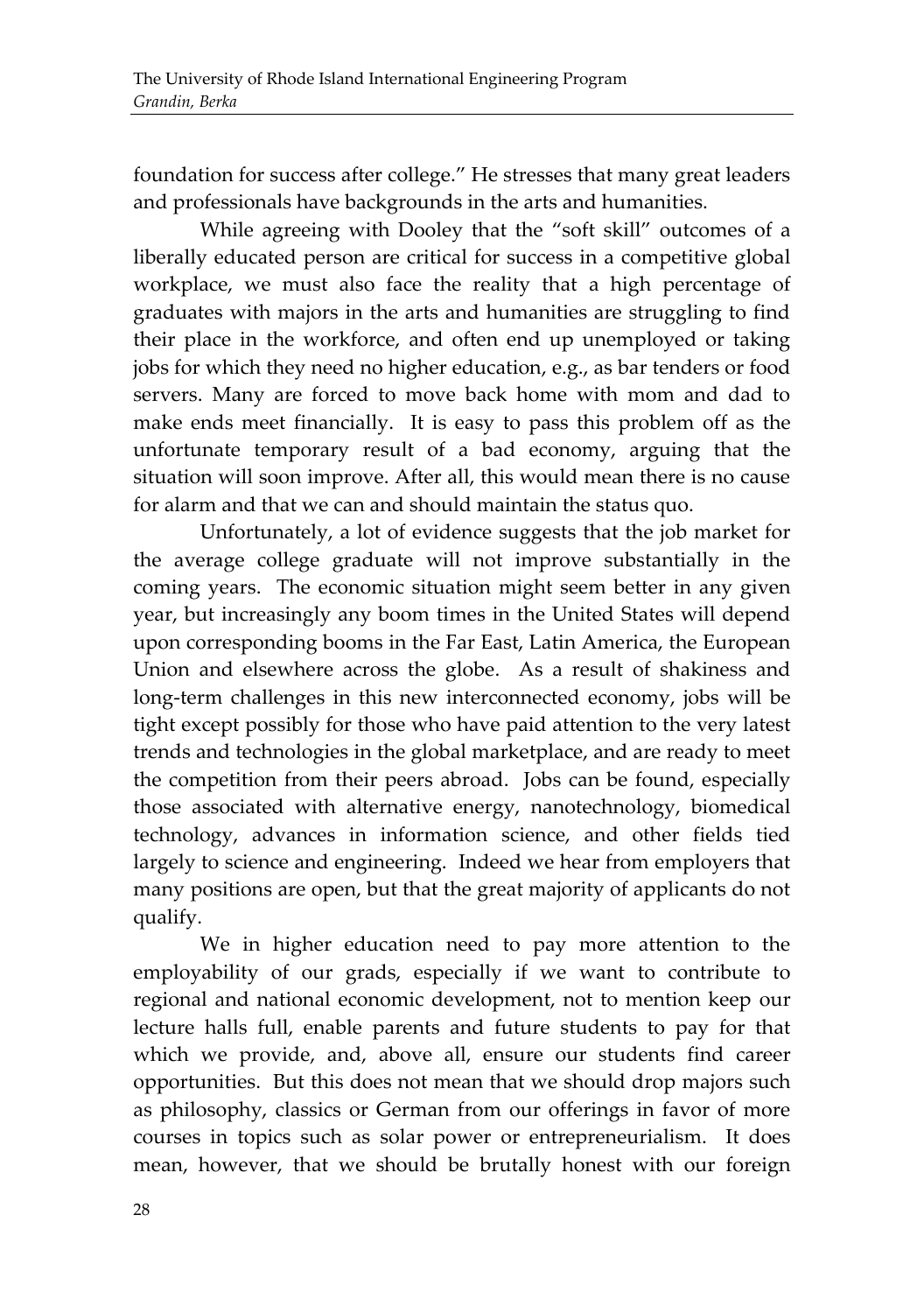language or philosophy majors about what it is that such a major provides and what prospects a major in the humanities might have for a future career. And we need to ask how and in what context the philosophy or any other liberal arts major makes sense, and whether the changing times require a realignment or reorganization of what we teach, how we teach, and to whom.

As former philosophy and literature majors ourselves, we, the authors of this paper, would argue that the study of classically humanistic fields provides an important path toward acquisition of the goals President Dooley has described in his blog. Learning to read carefully and critically, think analytically, define problems, understand and care about values, appreciate different perspectives, communicate in other languages as well as across national and cultural borders, gain an overview of thought in different historical periods, write carefully and clearly are all of utmost importance for our students regardless of longterm disciplinary and career goals. These represent important learning goals which accrue from a good liberal arts education, and less so from a purely technical or professional education. These skills are all important traits of an educated person today.

Humanists might argue that we are speaking of the humanities here almost as a supplement to the STEM and/or professional school disciplines and are thus cheapening or weakening them as disciplines unto themselves. On the contrary, we are arguing that there is a greater need for humanities education than ever before and that it must play a role for all students, not just its disciplinary majors. We in no way wish to disavow the humanities as independent areas of intellectual pursuit, but the realities of a technologically driven global society demand a reconsideration of the roles of the humanities. To be liberally educated today demands significant background in **both** humanistic and technical endeavors.

These considerations are not intended solely for the students in the STEM disciplines, but also carry clear implications for the student majoring in the humanities. Just as we argue that engineering students need to broaden their background with the study of language, culture, and other humanities fields, we also argue that the humanities major, if claiming to be liberally educated today, needs to broaden his/her background with exposure to the sciences and technology. All of the six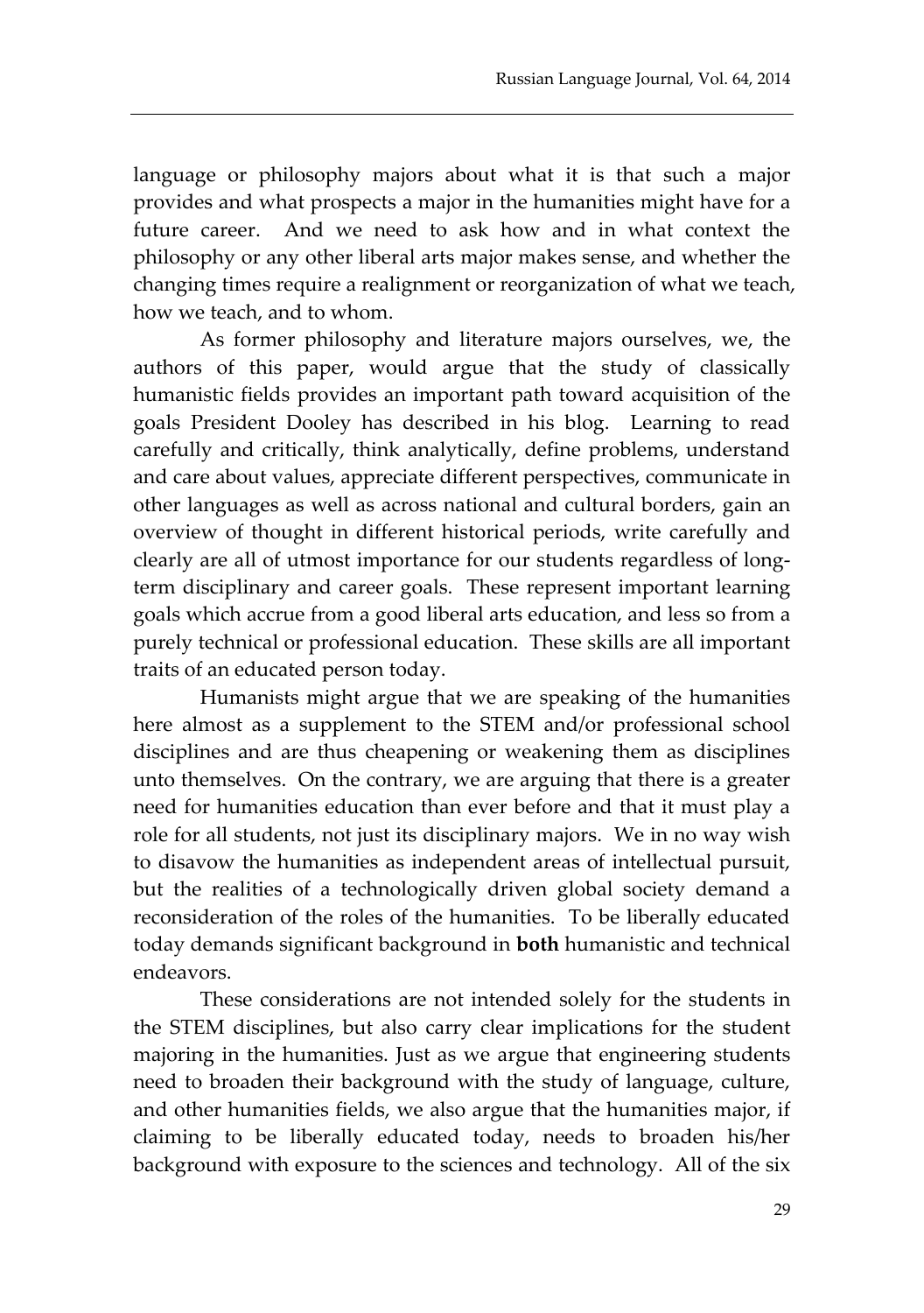hundred language majors at the University of Rhode Island, for example, are now strongly advised to develop a companion expertise with their language skills and cultural understanding, such as engineering, computer science, business, teacher education, journalism, or international policy studies. If students learn to speak other languages, that is good, but if they hope to contribute to society, they must consider how and where they might apply their language skills and what background they will need to do this. Furthermore, if a humanities major wishes to lay claim to being a liberally educated person in today's society, then he/she needs to have a firm understanding of the scientific issues and technologies which are the basis for the bulk of our daily routines, not to mention jobs. Language without application is inadequate, just as technology without language and culture, i.e., the liberal arts, is insufficient.

## **Technology, Science** *and* **the Liberal Arts**

There is a message in these deliberations for both society as a whole as well as for higher education in particular. While we have always thought of educating philosophers **or** engineers, humanists **or** scientists, today we need to strive for philosophically astute engineers and scientists, and philosophers who understand, appreciate and can contribute to the world of science and technology. It is incumbent upon higher education, therefore, to rethink its structure and system of rewards for faculty in order to bring these traditionally disparate areas of the academy closer together and to provide all of their students the benefits of **both** a humanistic and a professional education. And it is incumbent upon humanists to recognize the practical value of their disciplines in the workplace and to embrace the role that their disciplines can play in partnership with their colleagues from professional and scientific school programs.

One can easily compare our current situation with the climate that gave birth to the Morrill Act, which was signed into law 152 years ago by Abraham Lincoln in 1862. It was this act that created the Land-Grant colleges and universities. As the wording of the bill attests, its authors were concerned about educating young people for the needs of the times, which were largely defined by the industrial revolution. They thus created a new kind of university focused on the agricultural and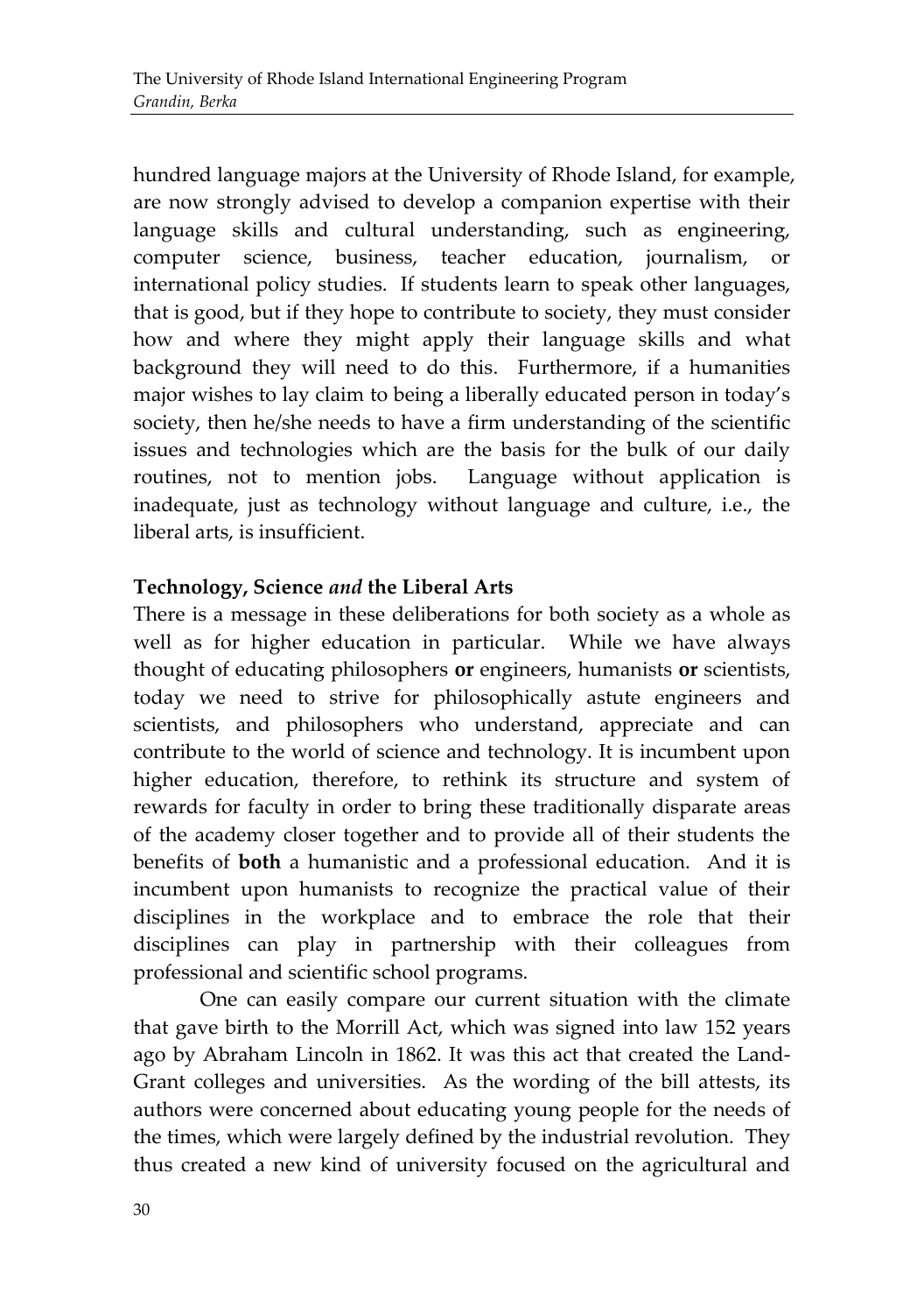mechanic arts, in contrast with the existing, traditional universities that were bastions of the liberal arts. It is critical to note, however, that in stressing professional education, they specifically emphasized that this should not be done at the expense of "other sciences or classical studies." Their goal was to "promote the liberal and practical education of the industrial classes in the several pursuits and professions in life." It is, therefore, very much in the spirit of the Morrill Act to suggest that we adapt our universities today to the needs of our technology driven contemporary society with a greater focus on the STEM disciplines, while at the same time recognizing and promoting the need for a strong background in the arts and humanities.

Is it a fantasy that higher education might reconfigure its offerings and redefine what it means to be a liberally educated person, or is it a necessity? Is it possible for engineering faculty (and others from scientific and professional fields) and philosophy professors (with others from the arts and humanities) to collaborate and provide their students with a more rounded education and thereby not only greater employability in today's complex global workplace, but also an increased sense of responsibility? Can higher education be so flexible? Can more be packed into an already full curriculum without adding time and expense to an already overpriced commodity? If so, how might this be achieved? What changes would be required in the structure and nature of American higher education? What forces would have to converge to make this possible?

Needless to say, a change of this magnitude would, in an ideal world, call for an act of Congress comparable to the Morrill Act of 1862, resulting in a new kind of higher education institution for our age of globalization. In 2014, such a bill would not sponsor the land to create new campuses, but would rather sponsor and support a new vision of education designed to graduate technically and scientifically savvy young people with the breadth and depth of knowledge and skills required for careers in a complex global society. But, given the fact that we do not live in that ideal world at this time, it is perhaps more realistic that we in higher education look for ideas and inspirations and for individual initiatives which will point us in the right direction.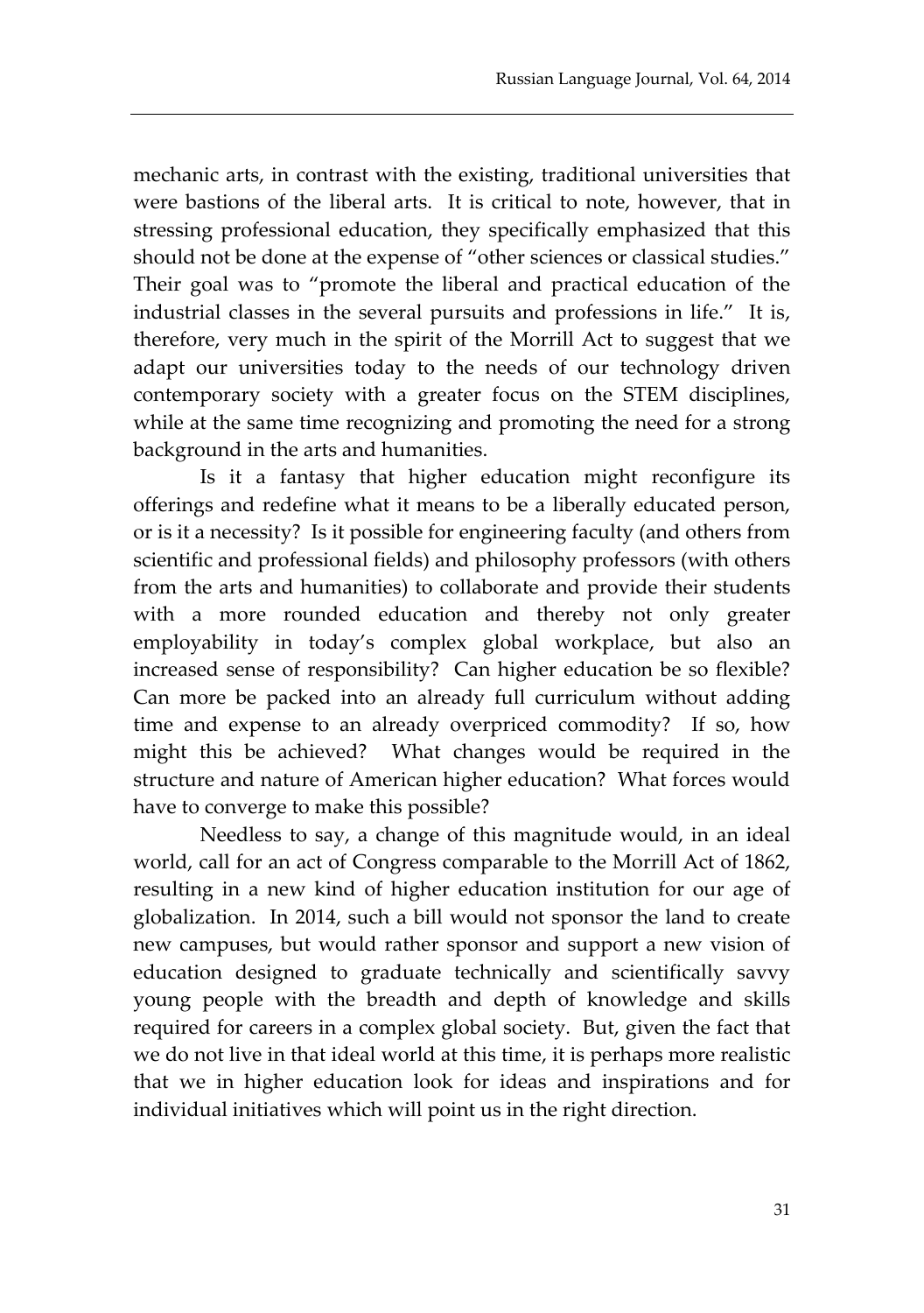#### **Language and Engineering: A Template for Reform**

Berka and Grandin, the authors of these pages, are respectively the current executive director and the recently retired founder, executive director, and developer of a now twenty-seven year old program at the University of Rhode Island which has proven it possible for students to efficiently achieve the goals of a technical **and** a liberal arts education in a financially responsible manner highly appropriate to today's workplace. The International Engineering Program (IEP), which was developed in close partnership with business and industry, is a costeffective, career-oriented program combining the study of language and culture with engineering, and including a full-year of study and work abroad. It is a five-year undergraduate curriculum, leading simultaneously to both the BA with a major in a language and the BS in one of the engineering disciplines. IEP grads are highly qualified engineers, who have stronger writing, speaking, analytical, and problem-solving skills, in combination with the command of a second language and the cross-cultural communication skills acquired through a year of in-depth study and work abroad. With over 400 graduates, and with a highly competitive employment rate, the program demonstrates the fact that the humanities and the sciences do work together productively, i.e., that universities are indeed adapting to the contemporary needs of society. Our research documents the long-term value of such an education in today's workplace, where IEP graduates have been able to excel and achieve beyond their initial expectations, and make meaningful contributions to society (Grandin 2011).

The IEP is built, of course, on the reality that engineering is a global field today and that engineers commonly work in teams crossing many cultural and linguistic borders. Even when not travelling, it is typical for engineers to be working on projects with others in widely dispersed locations, where successful communication depends upon knowledge of and sensitivity to other cultures and languages. Engineers need to be many things today: technically savvy, analytically sharp, culturally astute, and cross-culturally informed. Moreover, they must be good problem solvers, good communicators, and lifelong learners who are able to take calculated risks. The IEP experience is designed to support the acquisition of all of these skills with a curriculum that combines the best of both a technical and humanistic education.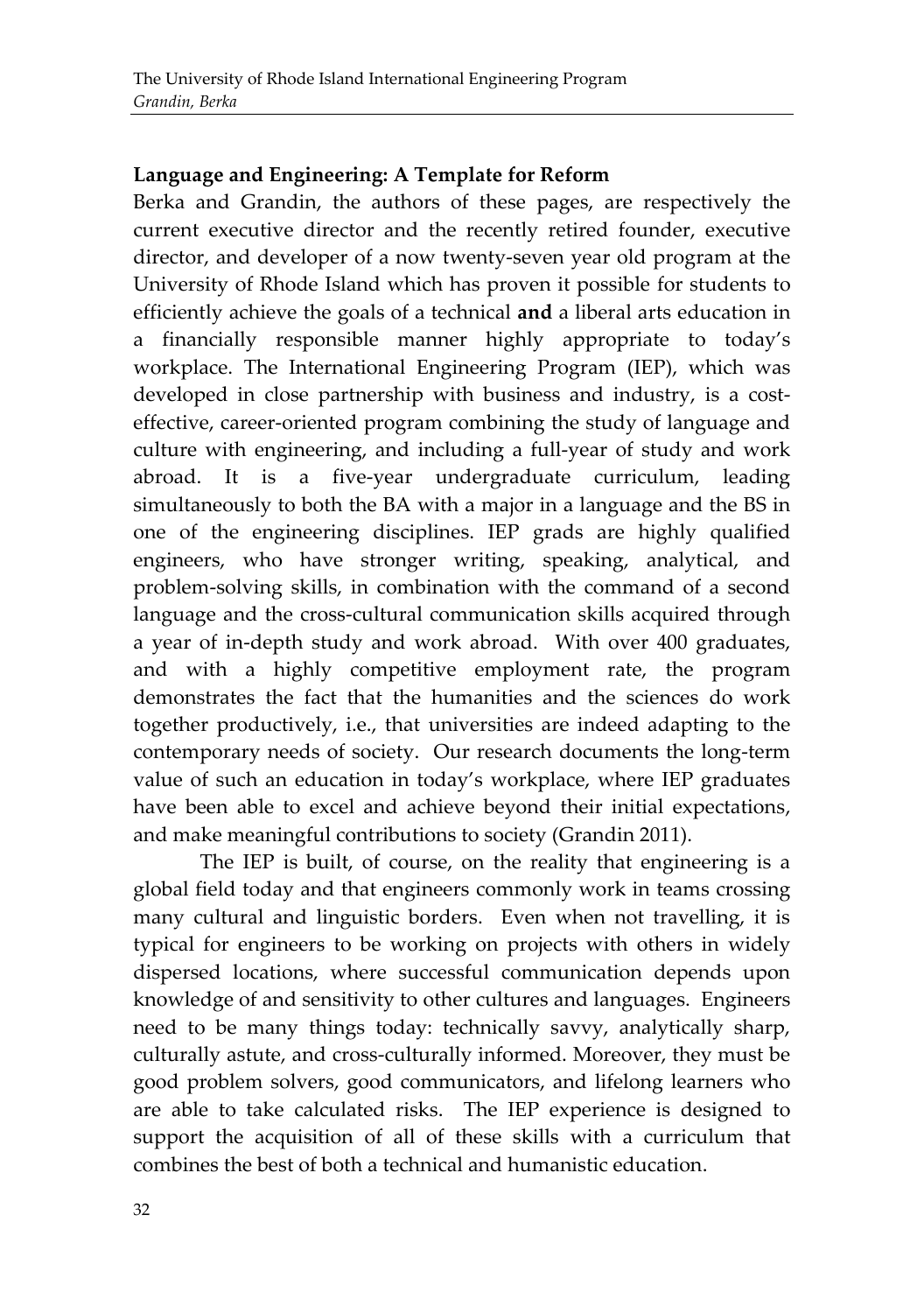The University of Rhode Island International Engineering Program (IEP) began as a partnership between two faculty, Dean Hermann Viets of the College of Engineering, and Professor of German, John Grandin, who also served as associate dean of the College of Arts and Sciences. Both shared a common interest in Germany and the belief that all students, engineers included, would greatly benefit from becoming bilingual and by including a significant experience abroad as part of their undergraduate education.

Grandin and Viets were well aware that they were entering a partnership fraught with barriers and hurdles. Aside from some outspoken engineers who saw no need for language study and a core group of language faculty who saw no reason to teach languages to engineers, there were manifold challenges from many bureaucratic corners of the academy. Would it be feasible or even wise to complete two undergraduate degrees in five years? Could six-month professional internships really be arranged in companies abroad? Who would teach the proposed special, content-based German classes for engineers? How would one convince and recruit students to study both German and engineering? Would students see value in spending an additional year of study before entering the workforce? Who would find answers to these questions and complete these tasks? Despite the many questions, Viets and Grandin believed that all the challenges could be met and they agreed to pool their efforts and sell their idea, each to their respective faculty groups, arguing strongly that such a partnership would be mutually beneficial, i.e., that it would bring more and stronger students to both the engineering and language classrooms.

Indeed the partnership between Grandin and Viets, which grew to a partnership between engineering and languages, or viewed more broadly, a partnership between technology, science and the humanities, and subsequently a partnership between the university and the corporate sector, has been a great success, truly beneficial to all parties. The IEP today enrolls approximately 345 students, and has expanded from the initial German and engineering model to include programs with French, Spanish, Mandarin Chinese, and Italian. It has benefitted languages, for example, by vastly increasing the number of German majors at the University of Rhode Island from a shrinking handful to over 180, and by sustaining the second largest enrollment of German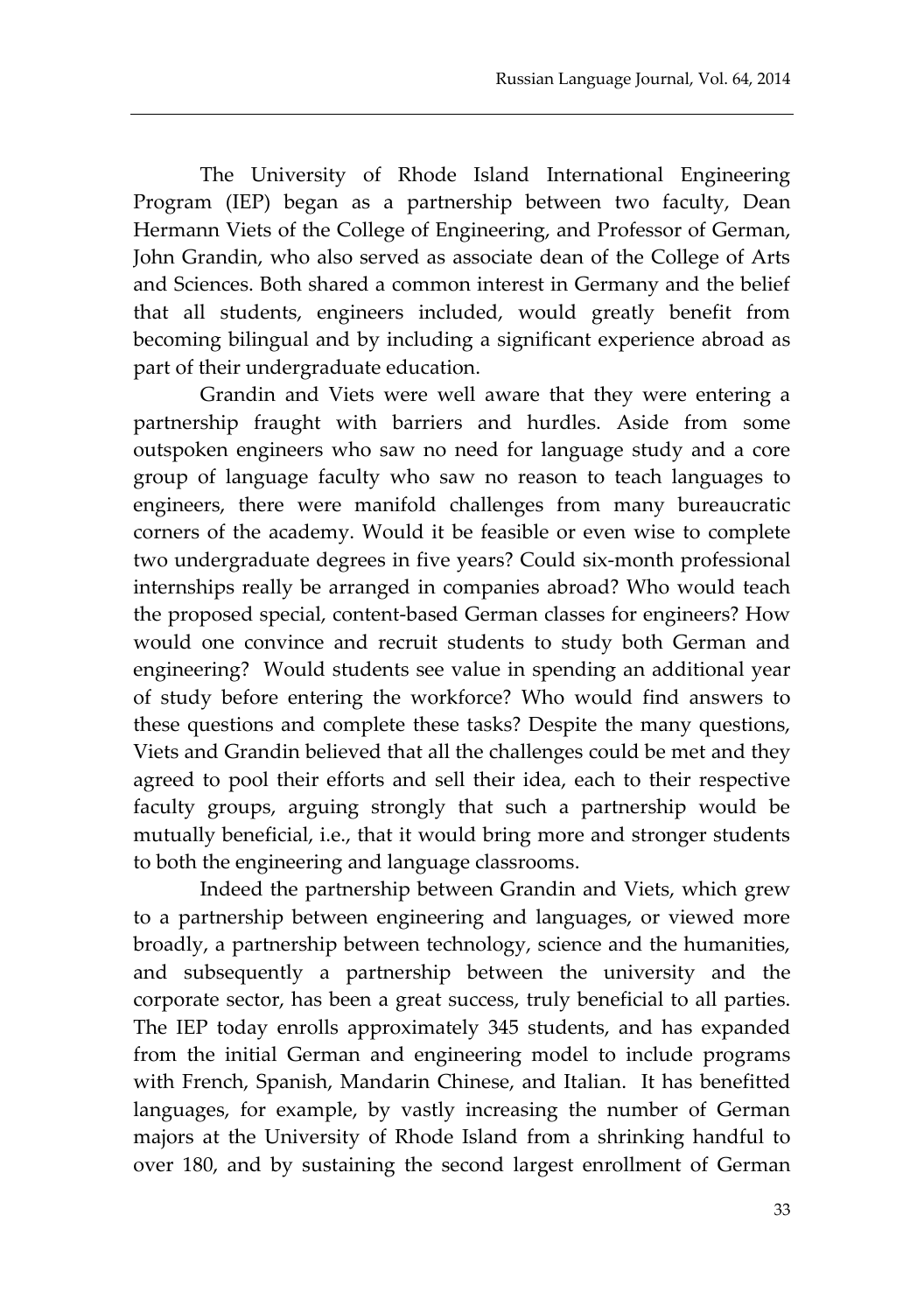majors in the country. 2 Prior to the founding of the IEP, there had been genuine concern for the viability of the shrinking German major, which no doubt would have gone the way of so many such programs in the country. Benefits for the engineers included not only an increase in applicants to all engineering fields at URI, but also a substantial increase in the quality of the students. By marketing the IEP as a challenging program for gifted students who wanted more than what the pure engineering major could provide, the IEP became a magnet for such students. Gifted and motivated students seeking to enhance and build on their technical skills, were attracted to URI and the IEP, often turning down admission offers from far more prestigious schools.

# **A New Kind of Teaching**

The success of the IEP, which has received many awards and been emulated by several other institutions, has not come, however, without considerable work and reassessment of what it means to be a humanist in American higher education today. Establishing the International Engineering Program meant, for example, a major shift in professional duties for founder John Grandin. Prior to that time, he had been a traditional professor of German, teaching three courses of German language and literature per semester and pursuing a research and publication program in German literature. But after launching the IEP together with Hermann Viets, his career took a very different direction. He first became a grant writer and fund-raiser, then a program developer, student recruiter and advisor, and teacher of specialized German language courses for students of engineering. The next steps involved the creation of an advisory board from the public and private sectors, and outreach to companies, both in the U.S. and Germany, to foster interest in the program and its students and to create six-month internship opportunities in Germany. Soon there was the addition of a program in French, to be followed by Spanish, Chinese, and Italian. Then came the IEP housing program, the dining program, and the acquisition and renovation of two buildings, with all of the issues associated with their management and maintenance. As the program

 $\overline{a}$ 

<sup>2</sup> For an account of enrolled German majors in U.S. institutions, see Personalia, *Monatshefte 104, no. 4 (winter 2012).*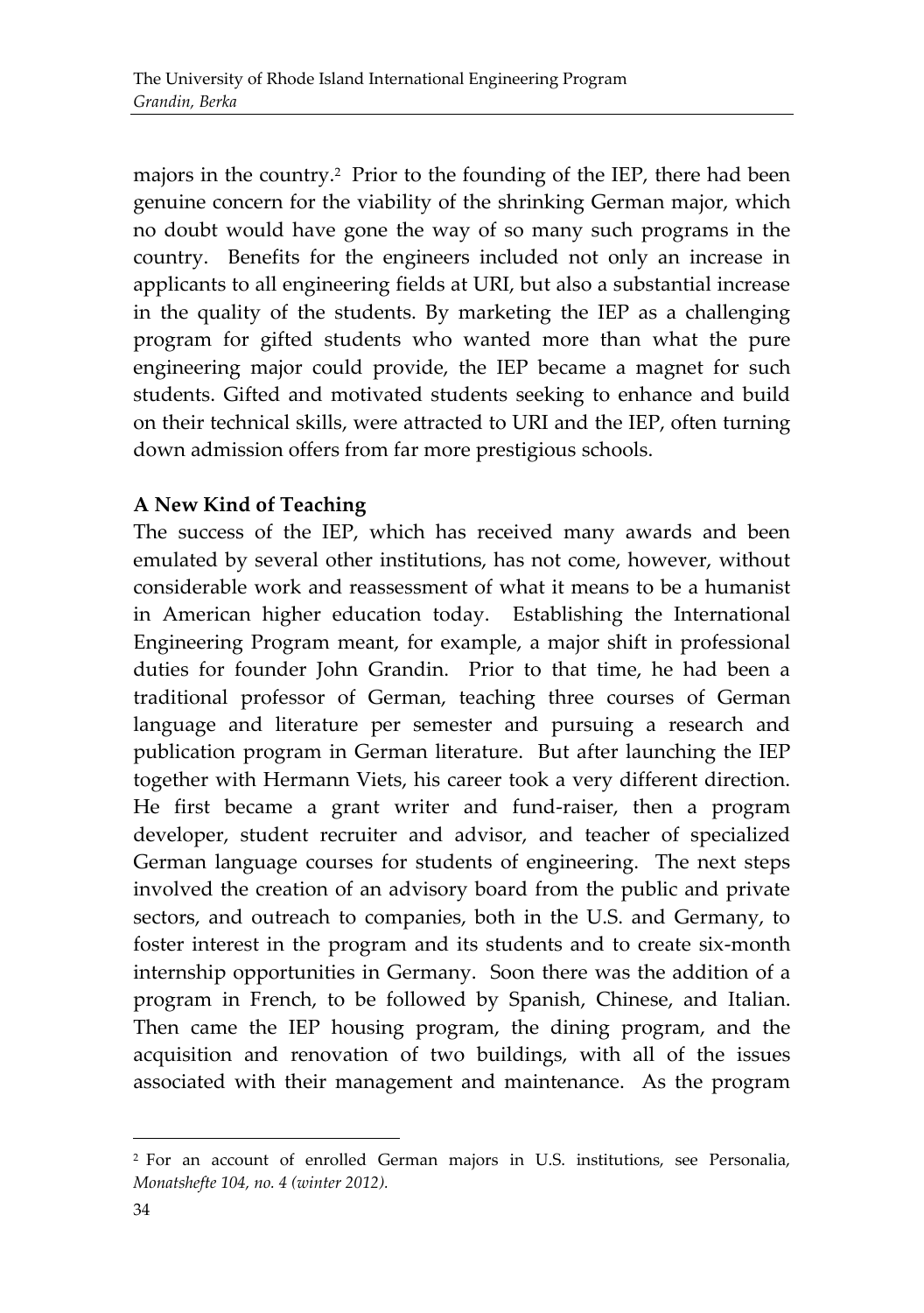expanded, the duties and responsibilities grew even more. Soon there would be the addition of an assistant director, the development of shortterm study tours for younger students, the creation of a regular newsletter, outreach to alumni, complex recruiting programs, and meetings with alumni, not to mention the founding of a yearly professional conference, the Annual Colloquium on International Engineering Education and a professional Online Journal for Global Engineering Education (http://web.uri.edu/iep/colloquium/ and http://digitalcommons.uri.edu/ojgee/ respectively).

Though Grandin did less and less traditional classroom teaching as the program matured, he came to see himself as a new kind of teacher with increasing hours of contact with his students. An open-door policy now brings in a steady stream of students. Though preparing students for study abroad and professional internships is technically not a classroom experience, it is an important part of the educational goals of the IEP, requiring many meetings, face-to-face and in groups. Moreover, helping students design their foreign language resumé or draft their letters of application for internships are equally important educational steps. Yet another important component of this new form of teaching involves sitting down with students at the lunch table to learn how they are doing and what problems they may be having.

This new demand with more emphasis on advising and career coaching was accompanied by a shift in the research and publication side of Grandin's professorial obligations. It meant moving from research on the works of Franz Kafka, to becoming a writer, presenter, and disseminator based on his experiences as an international educator and academic entrepreneur. Over the years, Grandin has become an authority on the internationalization of engineering education, the placement of students in international internships, fund-raising and grant writing, and the teaching of content based language courses, all of which are reflected in his lengthy list of publications.<sup>3</sup>

 $\overline{a}$ 

<sup>3</sup> Several new appointments in the German, French, Spanish and Chinese sections hired to help administer the various IEP programs have also shifted their research focus more toward applied language studies, and international engineering education.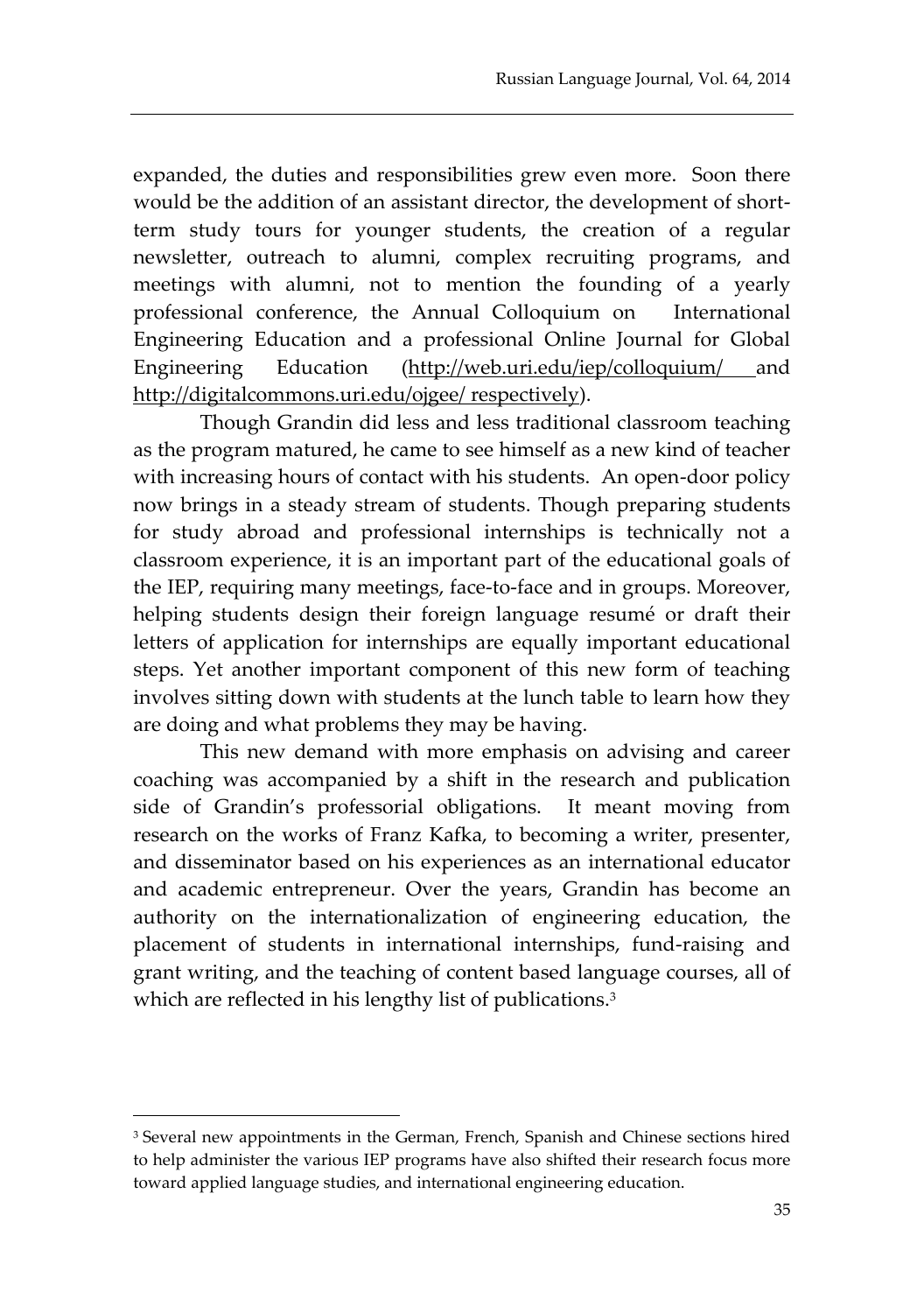## **A New Kind of Learning**

The IEP curriculum is far more comprehensive than that of the traditional major, whether in engineering or the humanities. Though it has its share of typical classroom learning, the overall program is part of a well-planned all-encompassing living, learning, and working experience focusing on the development of technical understanding and skills, as well as in-depth language and culture study and learning. What happens in the classroom is supported outside the classroom through regular interaction with peers and faculty, study tours abroad, professional internships at home, study and work abroad, journal writing in the target language, and capstone learning experiences in the final year. In short, the IEP provides a supportive framework enabling motivated and gifted young people to prepare broadly and extensively for lives and careers in today's complex global society.

Both the language and the technical learning experiences are integrated into every semester of the five-year program. The language learning is further highlighted by the design of content-based language courses, allowing the students to enhance their language skills in courses infused with technical materials (Rarick 2010, von Reinhart 2001). IEP language learning also focuses on cultural issues and cross-cultural communication, helping to prepare students for their year abroad as exchange students and professional interns. In the final year, after students have strengthened their language abilities with a year of incountry use, students are better prepared, both intellectually and motivationally, to deal with sophisticated texts selected from the history of the culture and literature of their chosen language. By graduation they have advanced-level proficiency in the language, backed by direct experience with engineering as it is taught at a technical university and as it is practiced in the country of their choice.

The IEP is a demanding program in terms of its language and its requirements for time spent abroad. Students in the program may participate in optional, short-term study tours abroad without considerable background in the language. However, no student is sent abroad for study and professional internships without having completed at least six full semesters of language study or the equivalent, and at least six semesters of the engineering curriculum. With this stringent requirement, the IEP sets itself apart from most study abroad programs,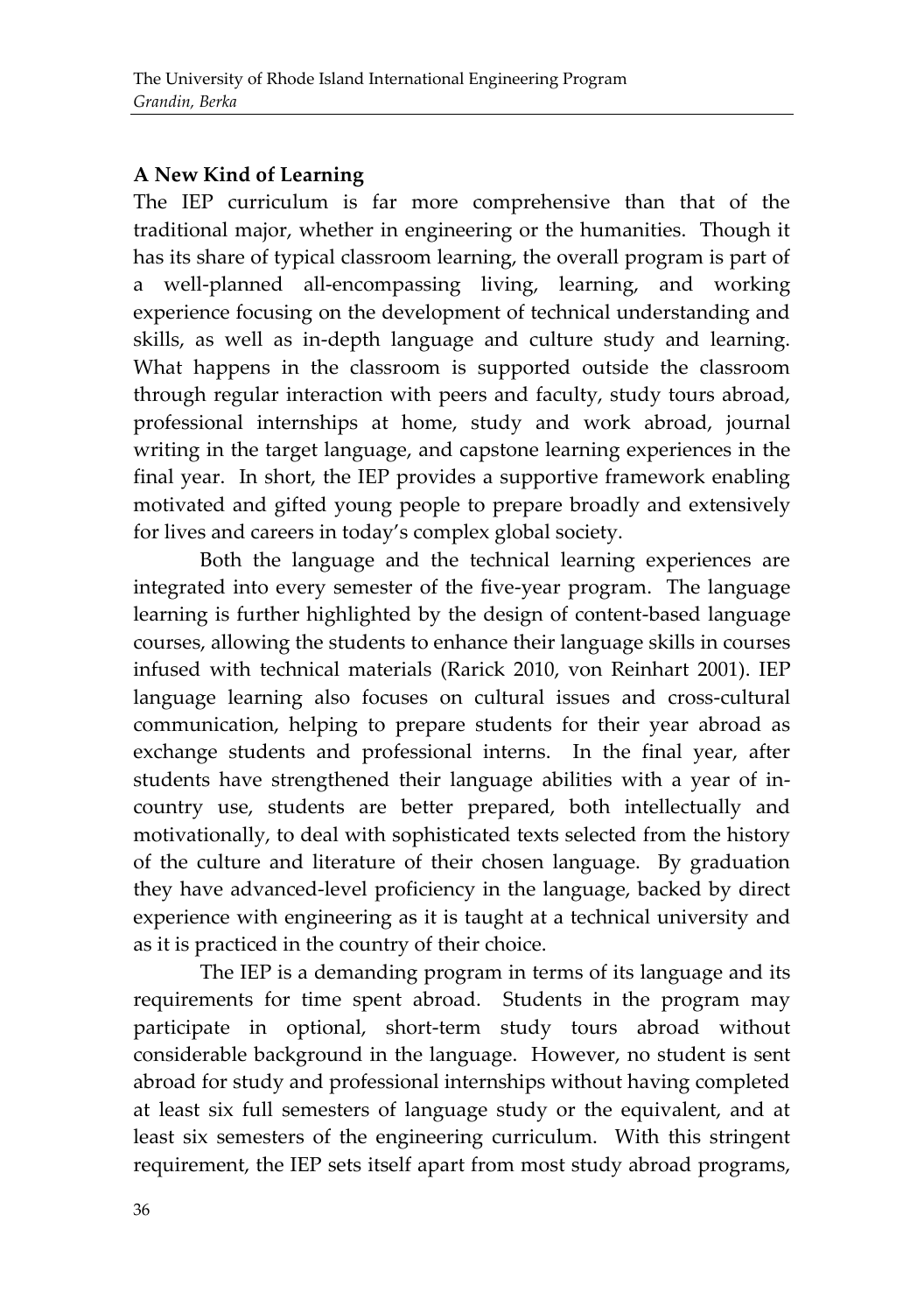whether in engineering or any field. The trend today in American higher education is to send more students abroad, but predominantly for short-term stays such as in the summer or between semesters, and for programs conducted solely in English (Institute for International Education 2014). IEP students complete a full semester at a partner university, where they study engineering and language/culture, and complete research projects in university institutes, with all work done in the language. The work is pre-approved, enabling students to complete a full semester of credit, which is transferred to URI.

The internship follows the semester of study and is carried out in collaboration with cooperating companies in the country of the target language and culture. Internships are professional, full-time, paid, and conducted under the supervision of an engineering mentor. The internships are also arranged to coordinate with students' majors, i.e., mechanical engineers often work with automotive-related companies, electrical engineers with companies such as Siemens, chemical engineers with companies such as Bayer, and so forth. While on location during the six-month period, the students are required to submit written reports in the foreign language every second week, discussing their work and offering observations on the culture, both in a day-to-day sense, but also as it impacts engineering practice in that location.

The IEP year abroad is financially very cost effective, especially when compared with most study abroad programs arranged by American universities. The IEP semester of study is based upon a oneto-one exchange relationship with the IEP partner schools. Participants in the exchange meet all financial obligations at the home institution and then exchange places, one-for-one. By special arrangement, IEP students pay in-state tuition for the one semester of study, whether they are instate students or not, and they are not required to pay any tuition during the internship semester. Students thus pay URI tuition for one semester of study for the entire year. Living expenses come out of their own pockets, but room and board tend to be highly subsidized at foreign universities and thus far less expensive than in Rhode Island.

#### **Expanded Learning Outcomes**

In a recently published study of fifteen IEP graduates in the workplace, Grandin (2011) sought to define more clearly what skills or qualities IEP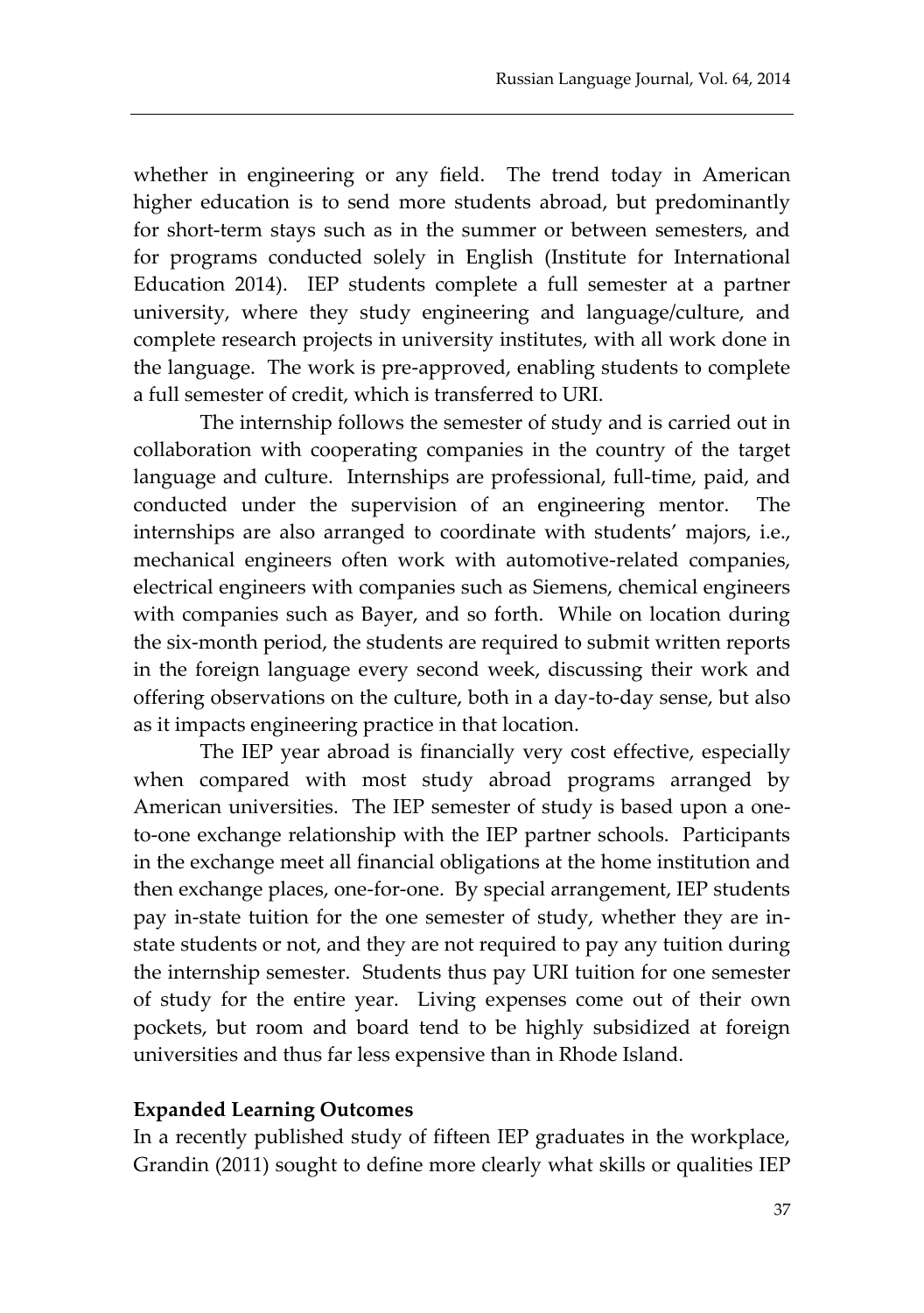students specifically gain from the linguistic and international components of this unique five-year program, and how these come into play in their professional careers. What skills are gained from the IEP curriculum and from the time spent abroad? What skills or qualities are acquired over and above those of a traditional engineering program? And what difference have the outcomes of the IEP education made for them in their lives and careers since graduation? Grandin interviewed the fifteen former students in depth, asking them to look back at their undergraduate years and to evaluate what they achieved as a result of the IEP and how this may have helped them in their professional and personal lives since that time.

Historically the IEP has always promoted itself as a special program with a strong international dimension. It promises a first rate engineering education, and language skills strong enough to participate in an accredited semester-long study abroad program at a partner university, as well as a six-month professional internship. The IEP has always argued that study and work abroad in the language give access to a culture and professional practice in a manner otherwise not available. Students develop strong language skills, strong cross-cultural communication skills, appreciation for different points of view and different attitudes influencing things like design, safety, environmental protection, and quality. IEP students also become mobile, flexible, and tolerant of difference.

Grandin was able to legitimatize these claims through the case studies of these fifteen alumni, but he was also able to discover other commonalities among this group that the program had not typically identified. Each member of this group stressed, for example, that he or she had developed far more advanced problem solving skills during the time spent abroad. They pointed out that they were sent to another culture well outside of their comfort zone, where all matters, both large and small, were dealt with in another language, and where they were expected to take far greater responsibility for themselves. Adapting to a different university system, a dormitory philosophy, banking system, diet, sense of humor, interpersonal reaction patterns, and so forth, required attentiveness and a sharp learning curve, all to be dealt with in a milieu which provides far less hand-holding and spoon-feeding than the American university system. Learning to use their language skills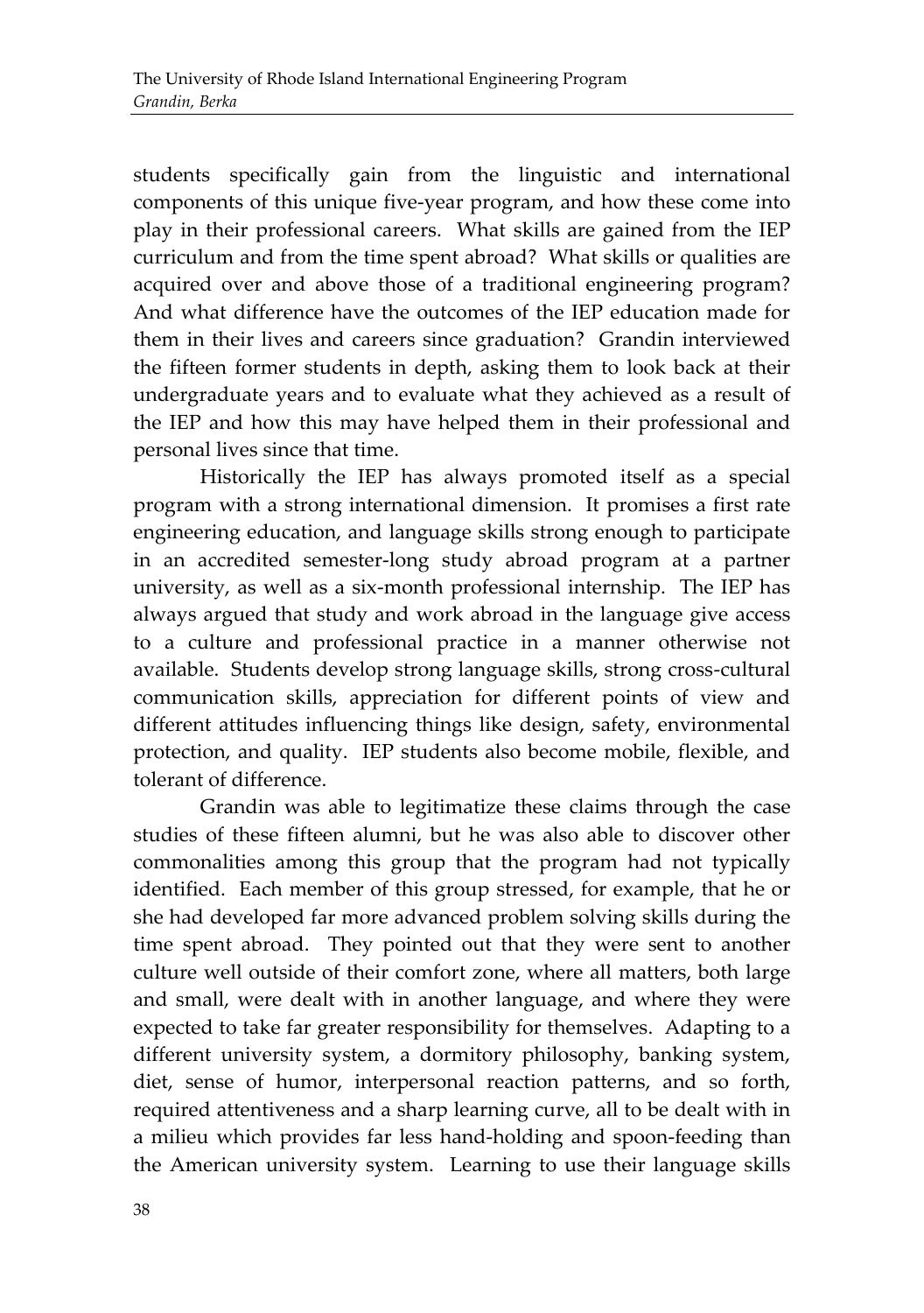and to build on the background that had been provided through three years of study was a huge challenge in and of itself. But beyond that, they all reported that each day brought new issues, problems, and challenges, linguistic, cultural and otherwise, but that this process in turn resulted in major personal growth during the year abroad, enabling them to return home and enter their careers with a far greater maturity than most of their peers who did not have such an experience during their undergraduate years.

The members of this group also reported that their success in learning to communicate in another language and in another culture, along with their new problem solving skills led to a greater sense of selfconfidence, and a new sense of what they might be able to achieve in life. Learning at age 21 that one can live abroad, communicate in another language, and, for example, successfully take a seminar in Finite Element Analysis in German and apply that knowledge in the workplace, builds confidence and helps one to understand that goals once thought to be mere dreams are now achievable.

While studying and working abroad for one year provided a boost in self-confidence, the fifteen alumni also reported that the experience enhanced their ability to take calculated risks. In looking back, the alums could view the IEP curriculum itself as a risk that has paid off handsomely. They committed to learning a new language, spending a year abroad, taking engineering courses in a foreign language, going to work for a company with unknown supervisors and unclear assignments in advance, and yet they met all these challenges and succeeded. As a result, they were each able to reassess the future and the goals they might set for themselves. Matthew Zimmerman, for example, had the courage to turn down job offers in his senior year, with the belief that he could start his own company – which he did. Sharon Ruggieri turned down an offer from a major automobile manufacturer with the hope that she would be accepted to MIT's Sloan School of Management – which she was. Rather than go directly into a full-time job in the U.S. after graduation, Daniel Fischer chose to do a second internship with Siemens in Germany, with the hope that he might be able to land a regular position with them at their German headquarters for MRI technology – which he did. Sareh Rajee decided to apply for early admission to Brown Medical School – where she recently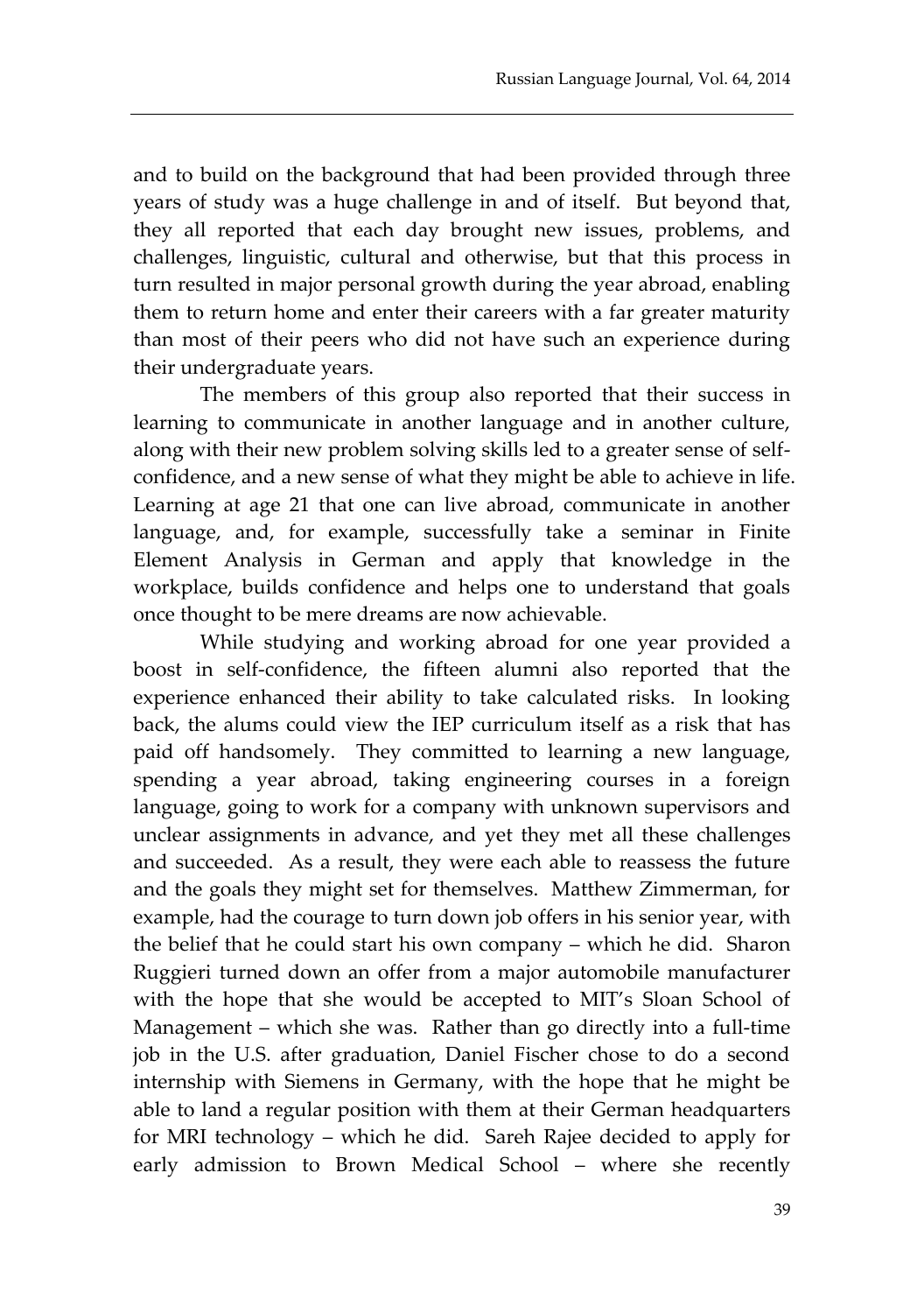completed her MD while simultaneously earning a Masters in Public Health from Harvard. In their own words:

> The IEP experience, especially my year abroad, helped me build confidence in my interpersonal communication skills, in my independence, and in myself as an individual. The IEP showed me what I am capable of, and I am now a stronger, happier, and more independent person because of it. (*Sareh Rajaee, 2006, Biomedical Engineering and German*)

> The IEP put me in situations that I would not have experienced in the U.S. In that sense, you grow and learn how big your comfort zone is and what you can do when you find yourself in situations on the border of or outside of this zone*.*  (*Daniel Fischer, 2002, Electrical Engineering and German*)

> I'm a much different person as a result of the IEP. The world is a lot smaller and my ambitions are a lot larger. Challenges don't look as daunting, and as a result, I'm more willing to provide my opinion or step forward to work on a project.(*Johnathan DiMuro, 2003, Chemical Engineering and German*)

A comprehensive longitudinal assessment of IEP alums' perception of the technical, linguistic and cross-cultural gains they made during their five year IEP program and the impact it had on their careers confirm the findings of the case studies of the smaller segment of alums cited above. Walter von Reinhart, a faculty member who teaches German for Engineers at URI undertook the assessment of IEP alums over a ten year period (2001-2010), and Erin Papa, Assistant Director of the Chinese Flagship Program and Sigrid Berka cross-checked the results with outcomes of a survey on company needs in Rhode Island. They found an excellent match between the IEP alums' skill-sets and the hard and soft skills as well as linguistic and cultural proficiency needed in Rhode Island companies with global operations and a diverse work force (Berka, Papa, and von Reinhart 2013).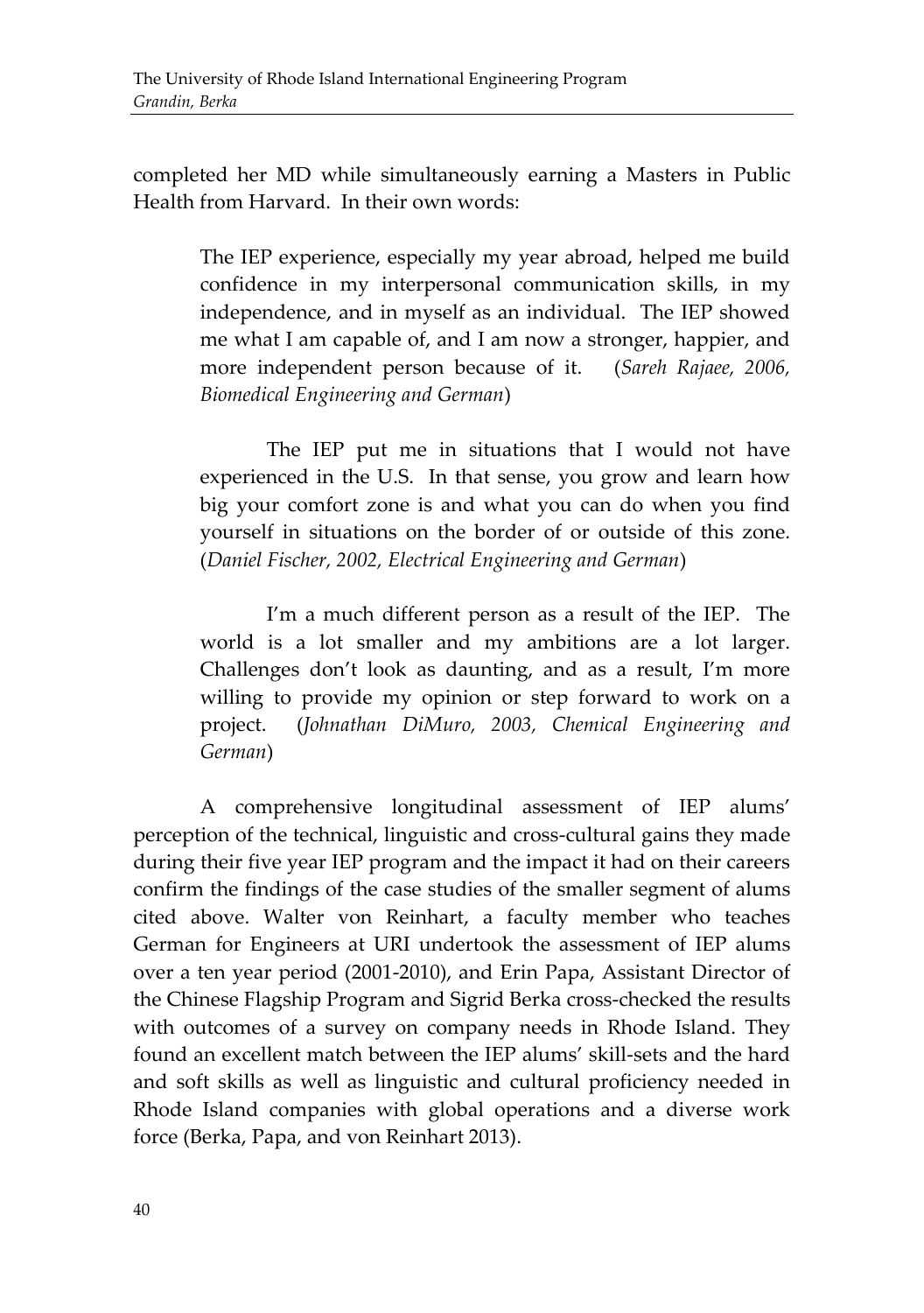#### **Partnering with the Private Sector**

 $\overline{a}$ 

As explained above, the IEP is built upon a series of partnerships, beginning in 1987 with the initial shared vision of Dean of Engineering Hermann Viets and German Professor John Grandin. The resulting partnership between engineering and languages faculty has grown significantly and thrived over the years, with the two fields working closely together in many ways. Going far beyond the superficial or symbolic level, the staff and faculty involved in the program today feel an equal allegiance to the two colleges involved, and vice versa, to the extent that the IEP Director has voting rights in the College of Engineering chairs meetings as well as in the Department of Modern & Classical Languages & Literatures' department meetings. The College of Engineering and the College of Arts and Sciences are equally proud of the program, have joined in helping to support its costs, and both have made a major commitment to seek extramural funding for its long-term infrastructure.

Faculty from each area have discovered the many benefits of their IEP partnership. The program has helped to recruit a larger and stronger student body; it has made it possible to launch joint research projects with faculty from partner institutions abroad; and it has made the faculty more competitive for research funds from agencies such as the National Science Foundation. The partnership has resulted in joint faculty publications, and joint presentations at both technical and language based professional meetings. In the final analysis, the IEP has brought considerable recognition to both engineering and language programs at URI from peers at other institutions and leaders in higher education, and many awards have come to the program from both the engineering and the language professional communities.<sup>4</sup>

<sup>4</sup> The IEP and it directors have received awards from ABET (Educational Innovation Award), IIE (the Heiskell Award for Innovation in Study Abroad), ADFL and MLA (2012 Award for Distinguished Service in the Profession), NASULGC (Michael F. Malone Award), the German government (Federal Cross of Honor), the German Academic Exchange Service (DAAD Alumni Award for International Exchange), AATG (Outstanding German Educator), NAFSA (Senator Paul Simon Spotlight Award for Campus Internationalization)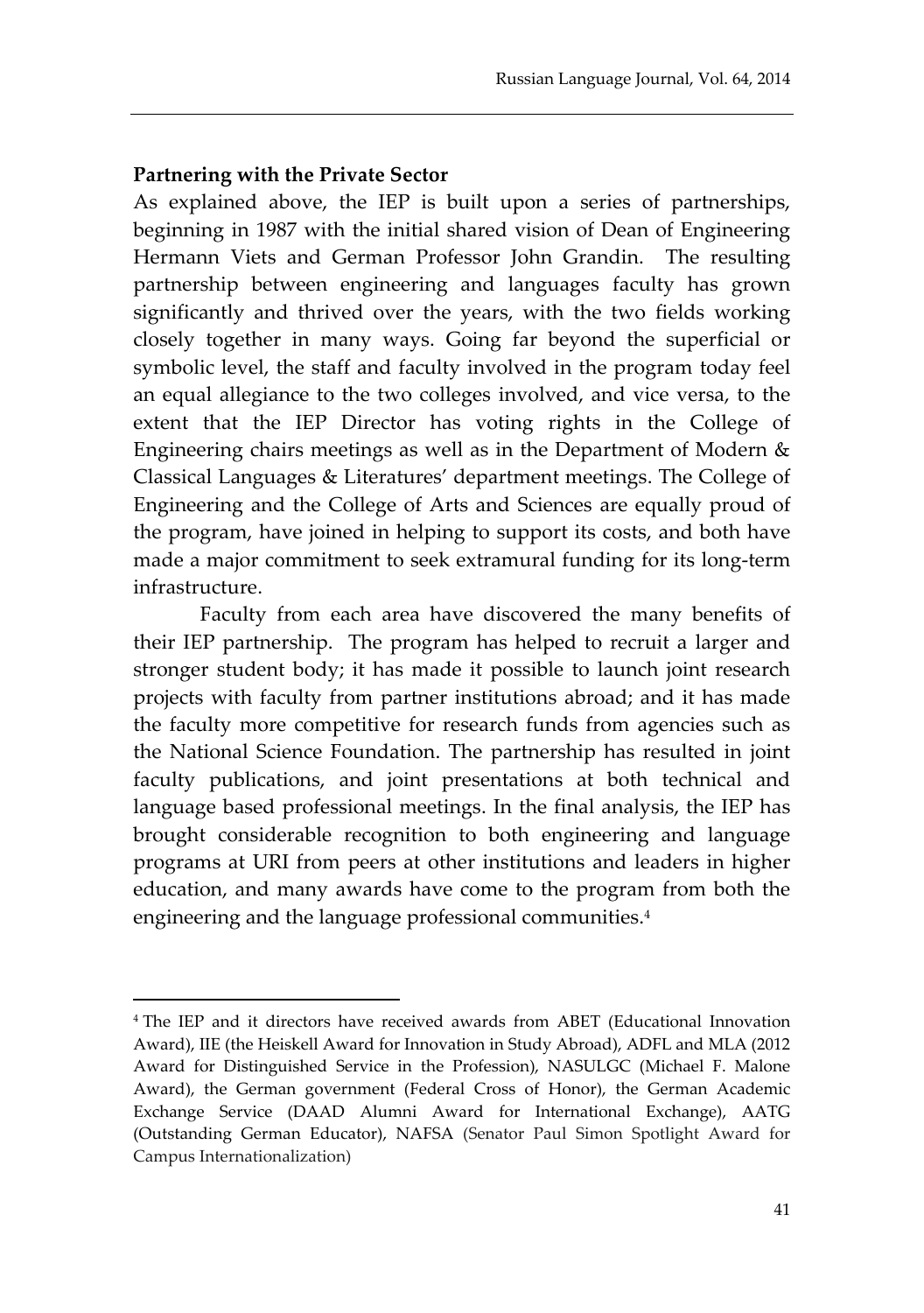If the IEP relies on a willing interdisciplinary partnership within the institution, its relationship with the private sector is equally important and equally vibrant. Since its beginning, the IEP has relied on globally-involved companies who see the value of the program and participate by providing paid internships to qualifying students. Initial contacts with companies in Germany were made by Hermann Viets and John Grandin, with the promise that we would send students with good conversational ability in the language and at least third-year standing in the engineering curriculum. The companies, in turn, agreed to provide a meaningful, supervised, professional internship experience with a housing arrangement and a subsistence stipend. From the beginning it was clear that the companies valued the idea of American engineers with global communication skills and most hoped, in the long run, to be able to hire IEP graduates. Indeed, many of our partner companies have recruited and hired our graduates, with some companies employing as many as 8-10 former students at locations in both the U.S. and abroad.

The IEP leadership has found business and industry very open to the idea of a partnership with the IEP and more than willing, if not eager, to play a role in shaping such an educational curriculum. Our corporate partners thus helped us found an external advisory board for the program, whose members would help guide its direction and eventually also support it financially. The IEP Advisory Board is made up of members of both the public and private sectors, including the German Consul General in Boston and corporate leaders from several global companies, including U.S. companies with subsidiaries abroad and European companies with strong representation in the U.S. The Board is chaired by a private citizen, Heidi Kirk Duffy, who has a strong commitment to the IEP and has been one of its strongest financial supporters. It meets as a group annually, most often at the URI campus, but every third year or so at a location abroad, at one of our partner universities or at the headquarters of one of our global partner companies. To date the group has met in San Sebastian, Spain, in Paris, and in Munich, Berlin, Friedrichshafen, and Braunschweig, Germany.

Our corporate partners all provide internships for our students, with approximately 60 placements per year in Germany, France, Spain, Mexico, and China. Given the fact that participating companies are global in their structure and commitments, it is often possible to work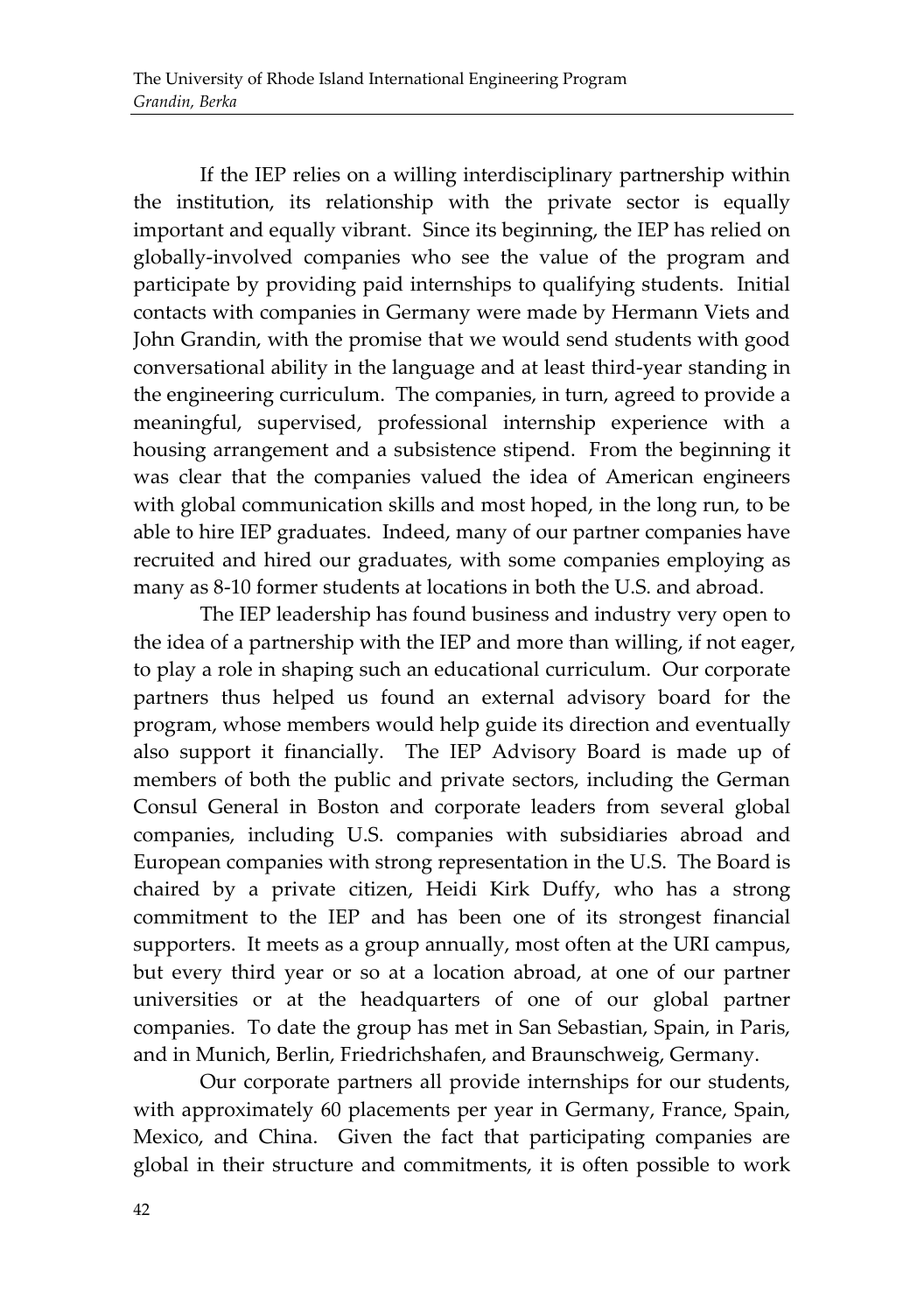with the same companies in multiple countries. Our German partner, ZF Friedrichshafen AG, for example, has provided internships for IEP students in Germany, France, Spain, Mexico, Brazil, China, and the U.S. Ideally, students are placed with a partnering company for a summer position following the second and/or third years of the curriculum, and then placed with the same company when completing the six-month position abroad. Such was the case with Sheida Danesh, a German and Mechanical Engineering major who interned for two summers locally with Hexagon Metrology in Quonset, R.I., followed by research in the Institute for Metrology at TU Braunschweig during her semester of study abroad, and then a six-month internship at Hexagon Metrology in Wetzlar. This practice provides a consistent educational plan for the student, while providing the company the opportunity to review the student's work and capabilities in two different locations. The student also, in such situations, collaborates with the same company when completing the required senior design project, and thus becomes a strong candidate for any open positions at the company.

Most of the IEP cooperating companies have become willing partners, partly out of their personal eagerness to be involved in educational innovation at the university level, but also due to the direct benefit they can accrue by hiring IEP graduates. Our partner companies are very aware of the need for engineers with international experience and global communication skills, and are thus eager to be in the front line when the best students are ready to enter the workplace. Now that the program can boast an alumni body of over 400, the partner companies can assess the extent to which their participation has been worthwhile. Although many of the grads have gone to work for other firms, a sizeable number has indeed joined the cooperating companies. Thus, there are IEP graduates working for Siemens in Germany and the U.S; for BMW, likewise in Germany and the U.S; for ZF Friedrichshafen AG in Germany, the U.S., and Japan; for Continental AG in Germany; for MTU Aero Engines in Germany and the U.S.; for Sensata Technologies in the U. S. and China; for Hexagon Metrology in the U.S.; for ExxonMobil in Texas, and Nigeria; for the Deutsche Bahn in Germany, and so forth.

Partner companies see it in their direct interest to work with the IEP and also to support the IEP financially over and above the promise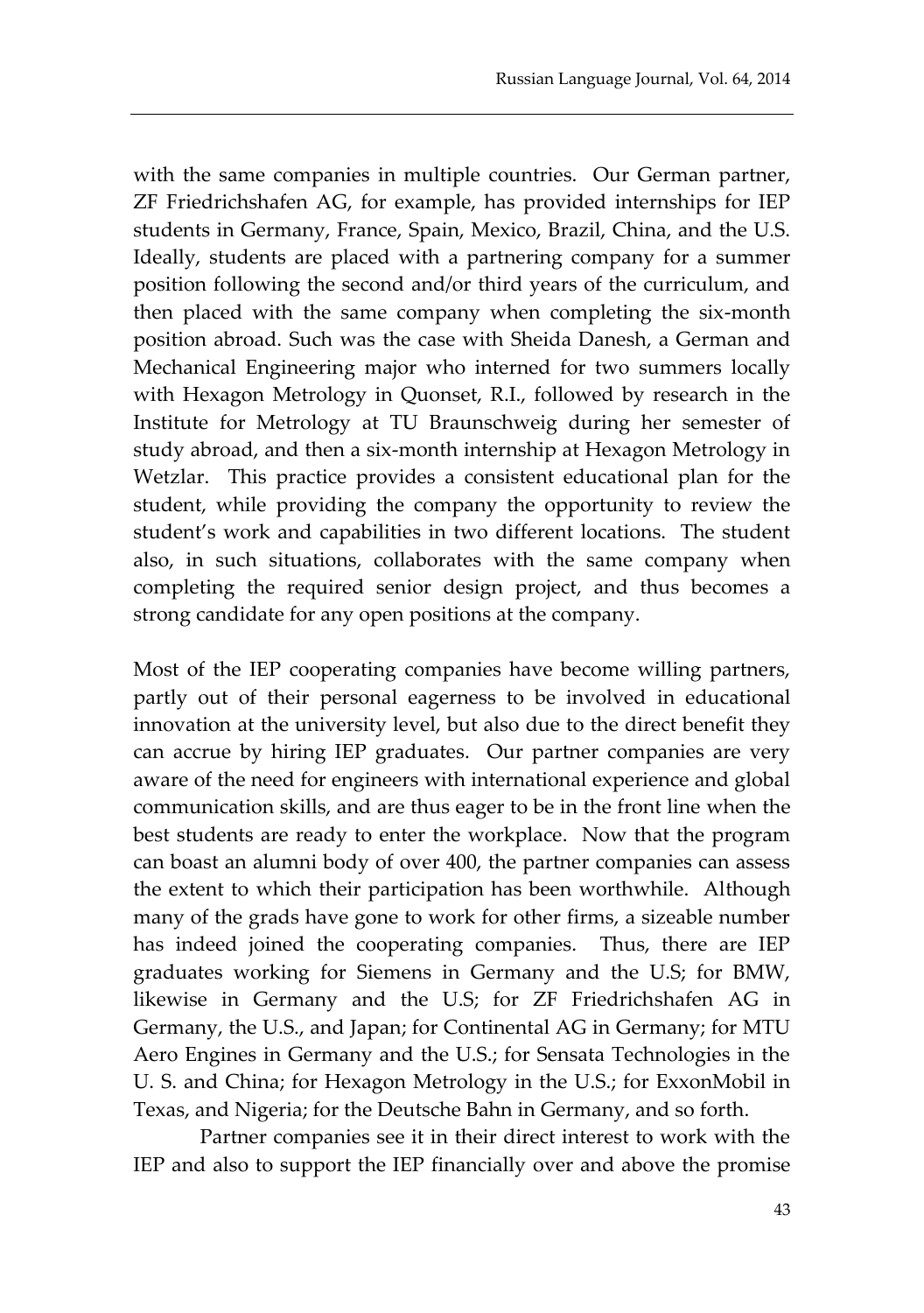of internship positions and stipends. As noted above, several of our companies supported the development of the IEP House and the Texas Instruments House. In addition, many of our partners have provided scholarship support for our students, in the form of direct grants or endowed scholarship funds. More recently, our partners, along with many alumni and other friends of the IEP, have contributed to an endowed directorship fund, which has been established in the name of emeritus director John Grandin, with the goal to achieve financial independence of the directorship position in the future.

## **What are the Barriers to such Reform?**

If we have successfully presented the International Engineering Program as a model to provide today's students with the extensive knowledge and skill sets required for the contemporary workplace, then we need to ask what stands in the path of its adoption on a broad scale. As acknowledged above, the marriage of engineering with languages is unique and few have tried to imitate the IEP, despite its obvious advantages and despite its many admirers. Why is this the case?

The problems begin first with long-standing traditions in academia, reinforced by an overwhelming tendency to preserve the status quo. As mentioned above, language faculty view themselves as traditional humanists, with their disciplines based in the study and teaching of national literatures. Furthermore, many language faculty fear the notion that their language courses might be placed in the "service" of other disciplines. On the engineering side, there are many who argue the prevalence of English on the global scene and see no value in devoting time to learning languages other than English. Additional time, they argue, should be devoted to supplemental technical courses. These barriers can only be overcome if, as was the case at URI, the doubters begin to see the mutual value of working together with faculty across the disciplines, leading to the understanding that both parties can benefit through collaboration. As a result of the IEP, both the URI language and engineering classes were soon full of very talented students, many of whom would not have come had it not been for this program.

Secondly, humanists are reluctant to recognize and market any pragmatic value of their studies for the future careers of their students.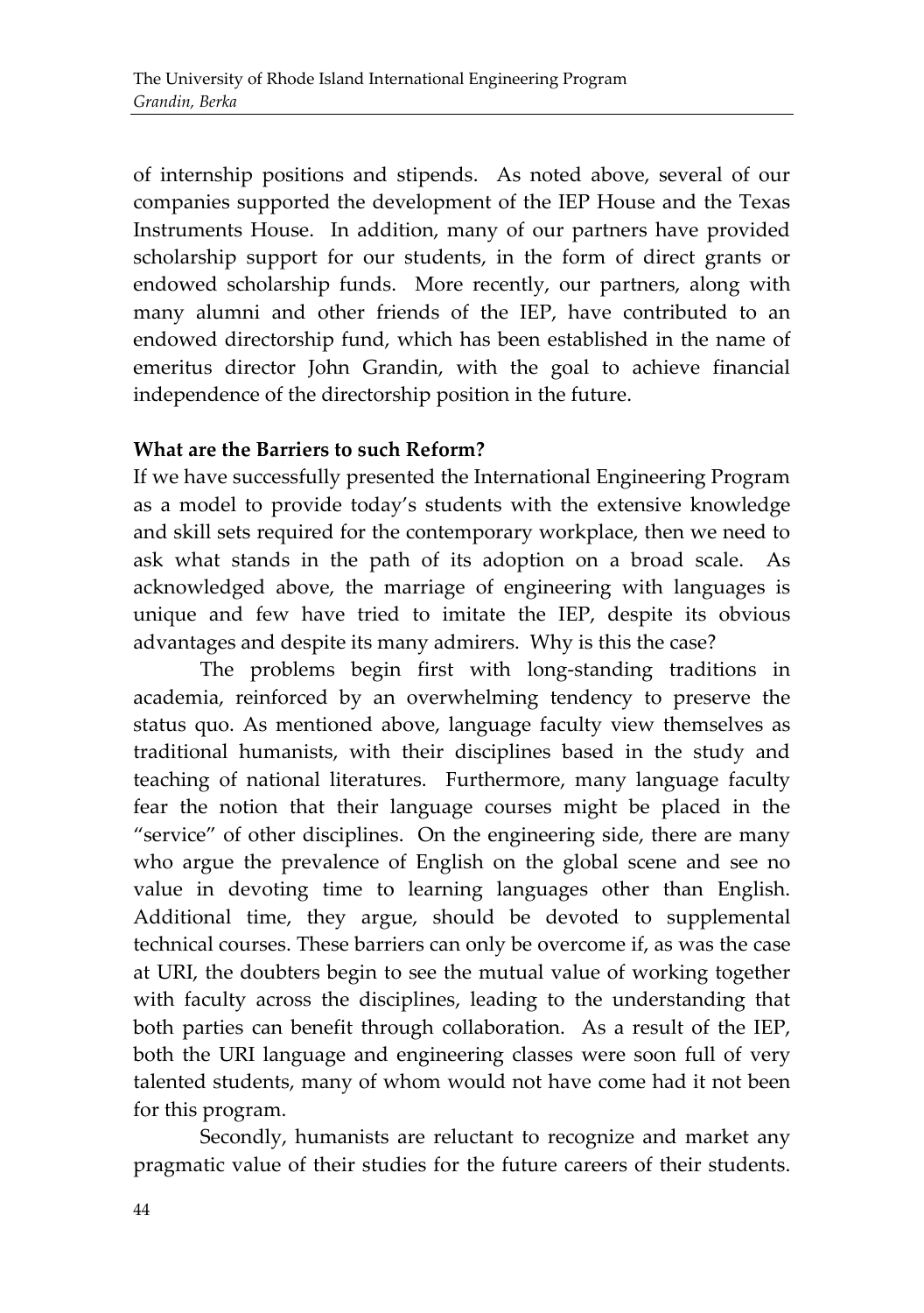Though all students can benefit from exposure to our disciplines through the acquisition of very definable skills, the first priority has been and remains the training of small numbers of students to pursue graduate studies with a narrow and esoteric focus. The workplace calls for scientists and engineers who are good problem solvers, good communicators, good team leaders, who are culturally aware and informed, who can communicate in other languages and across cultures, and who can see the value of their work in a larger context. As the IEP has shown, these are all qualities that emerge from a rigorous liberal and international education. The IEP has given a whole new dimension to the engineering student at URI, and, in the process, enabled the German program to blossom, rather than wither on the vine. Language and culture study at URI have not only been preserved through the creation of the IEP, but have become far more central to the entire university curriculum.

Another major hurdle for the development of such innovative curricula is found in the nature of the faculty tenure and promotion system, which, by design, directly discourages faculty from committing time and effort to programs like the IEP. Language faculty are promoted as a result of good teaching, but typically not without publication records in their esoteric literature specializations. Engineers, of course, will not be tenured or promoted without a strong research record and success at attracting substantial outside funding. Faculty who involve themselves extensively in designing new curricula or promoting the partnerships required for an IEP place themselves and their careers in jeopardy. There is simply no motivation for faculty to become involved in such projects other than personal commitment to its value. Unfortunately, this is not sufficient to support widespread change.

It is also true that significant innovation in any organization requires visionaries with the sustained passion and commitment necessary to bring the desired change to fruition, and the relative freedom to do so. An example is the case of Hermann Viets and John Grandin who rapidly became consumed by the idea of the IEP, and who both were in a position to act. Viets was dean of his college and thus unconstrained; Grandin had already been promoted to full professor and thus had the freedom to set his literary projects aside. Had they not met, had they not shared a common interest, had they not had the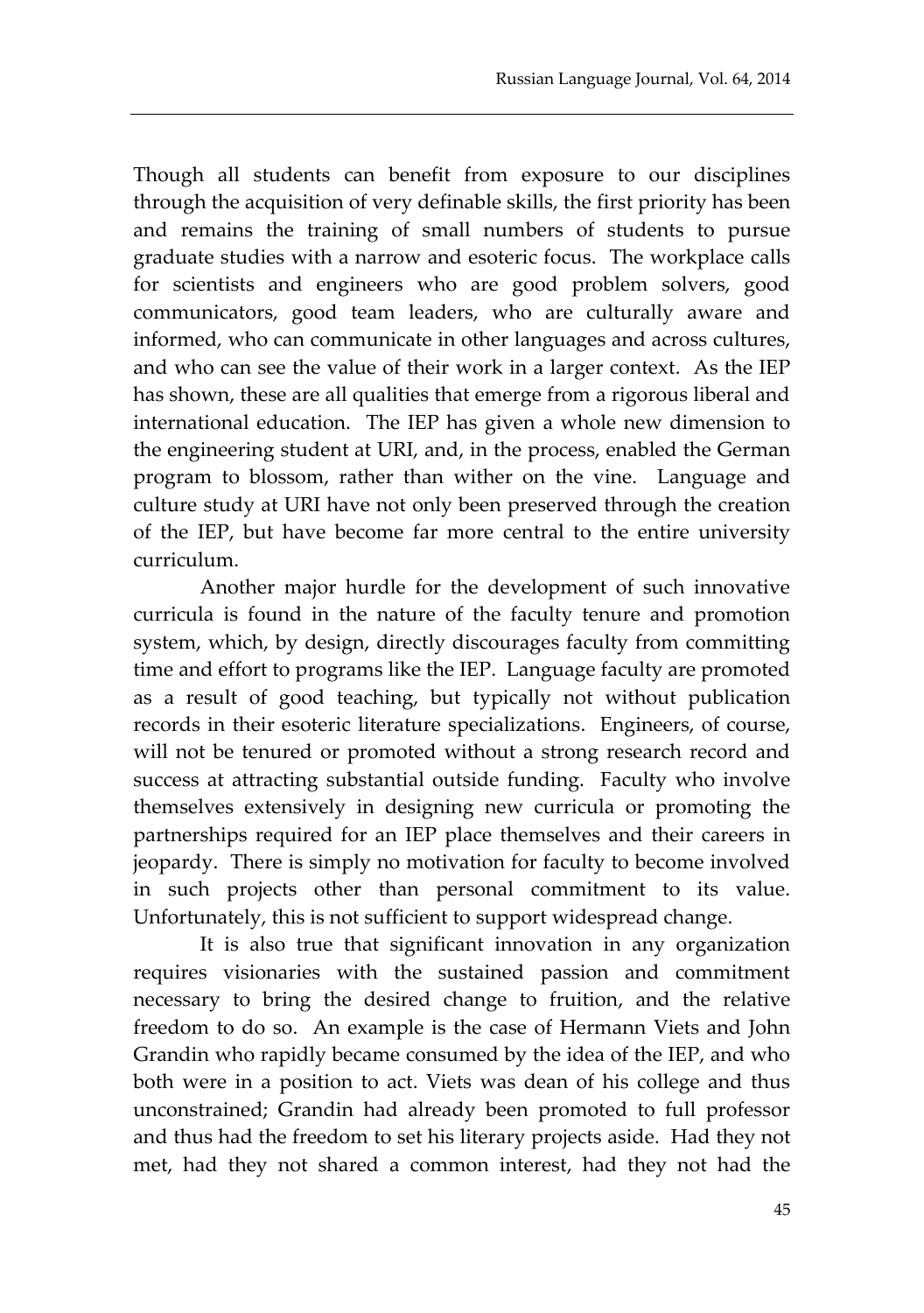freedom to act, and had they not been successful opinion shapers, the IEP would not have come about. Change of this nature requires zealous champions, reliable partners, and leaders with credibility and the freedom to move forward.

Funding is another very real hurdle. Visiting companies in the U.S. and Germany to develop internships required funding. Grandin further needed release time to commit to the project and to enable him, for example, to develop and offer separate introductory German courses for students of engineering. Funds to create promotional materials were also needed. Since there was no internal fund or seed money to get the program started, Grandin turned to the U.S. Department of Education and secured a FIPSE (Fund for the Improvement of Post Secondary Education) grant which supported all of the immediate needs, such as hiring young language faculty with an additional background in a STEM or business field to implement content based instruction, and also lent prestige to the effort. Realistically, failure to find extramural support would have made the project unrealizable.

The lack of institutional commitment and support can also be a hurdle in the path of change. When the IEP was first in place, URI administrators in international education, with the exception of Hermann Viets, demonstrated very little interest, thus leaving the full effort of the program in the hands of just a few faculty. Once the program had a longer track record of success and had begun to attract attention and financial support from the private sector, however, the president took a greater interest in the project. Were we to start the program today, it would very likely find immediate administrative support, since the current president has designated global education as a major priority.

#### **Overcoming the Challenges**

We feel strongly that the kind of change suggested here must begin with recognition of the extent of the crisis in higher education today. Nothing will happen if the engineering faculty, for example, are blind to the challenges of the contemporary workplace or are unaware of the high disciplinary standards and competition set by colleagues across the globe, especially in Europe and Asia. Nothing will happen if faculty members are comfortable in their departmental silos, convinced that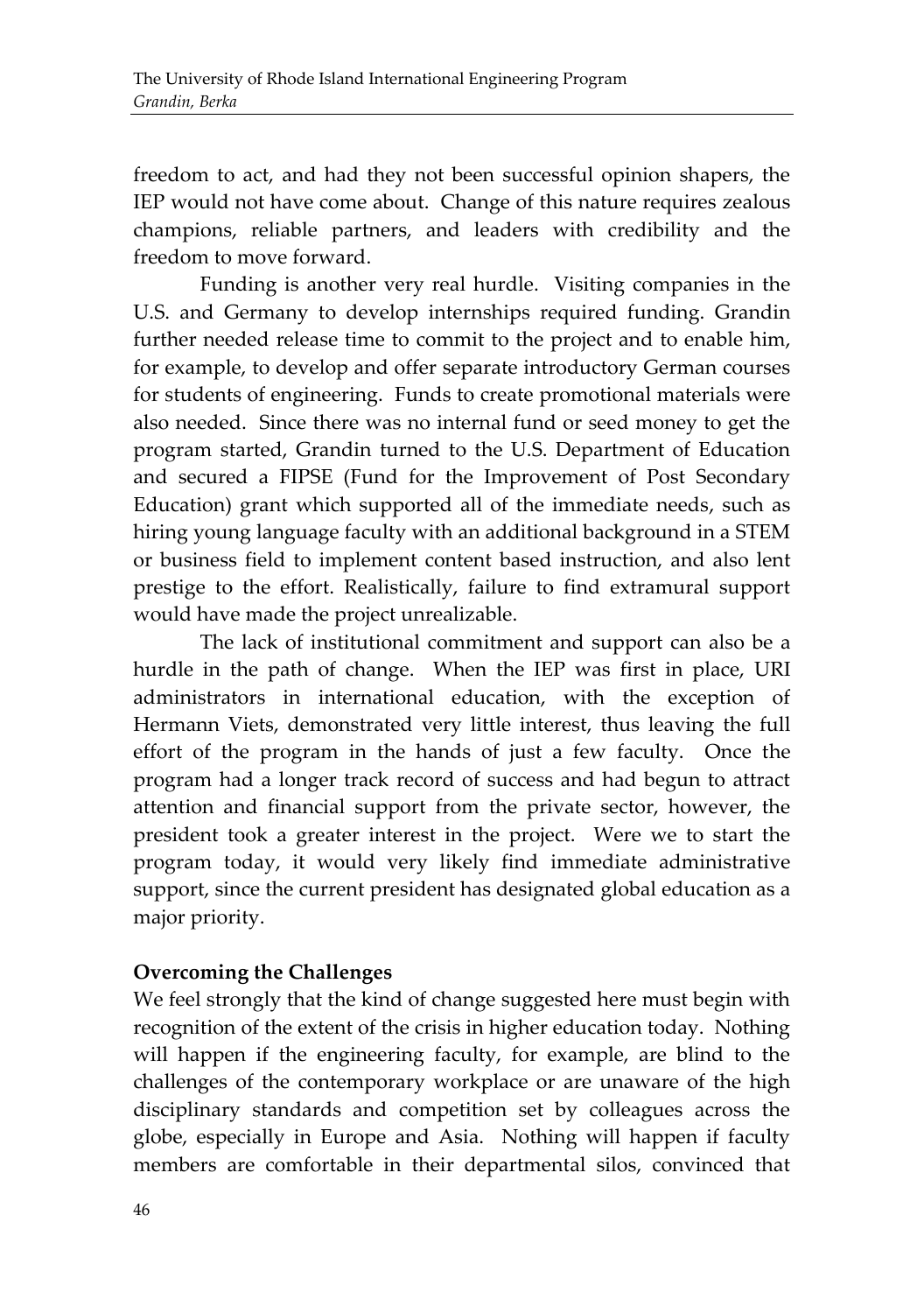their classes will always be filled for their traditional lectures. And nothing will happen if language faculty are allowed to teach to the very few students who enroll in their esoteric upper-level classes, which have no direct relationship to the world of employment. Faculty in all disciplines must open their eyes to the problems facing higher education today and must reassess the roles that they and their disciplines can or could play in preparing young people for meaningful careers.

Incentive for change can come from institutional leadership. Faculty need to be encouraged by their presidents, provosts, and deans to think about the university and its curriculum in a time of major change such as this. Institutional leadership is always "looking for stellar programs in which to invest" (Roche 2011). A flagship program such as the IEP with its impressive success of garnering external support as well as several national awards both from the languages as well as from the engineering side provides such an investment opportunity. In addition, it gives the President, Provost and the collaborating deans a narrative, a story to tell which is unique and makes the university and its leadership stand out. Faculty should be encouraged to explore what students need to know in today's society, to rethink their places in the educational curriculum, and to reach out to untraditional partners. A president, for example, could offer challenge grants and seed money to explore opportunities with potential partners, to research potential funding sources, and to experiment.

As mentioned above, incentive for change could also come from the federal government in the form of a Morrill Act for the 21st century. Just as President Lincoln reacted to the education needs for the age of industrialization, the current administration and Congress might seek to redefine the undergraduate curriculum for the age of globalization.<sup>5</sup> There might, for example, be a certification process resulting in special funding for universities that could be certified as Morrill 2014

 $\overline{a}$ 

<sup>5</sup> President Obama's 100,000 Strong Initiatives to China, and the newly launched 100,000 Strong Initiative in the Americas is a step in the right direction, but needs to be complemented by a more comprehensive reform of higher education curricula. Programs like the IEP with a strong pipeline of students and an international infrastructure of academic and industrial partners are uniquely suited to win such grant competitions, as recently demonstrated by the Spanish IEP's successful grant competition for exchanges with Chile, see http://web.uri.edu/iep/files/100000-Strong-Launch-1.17.14-APPROVED-FOR-RELEASE.pdf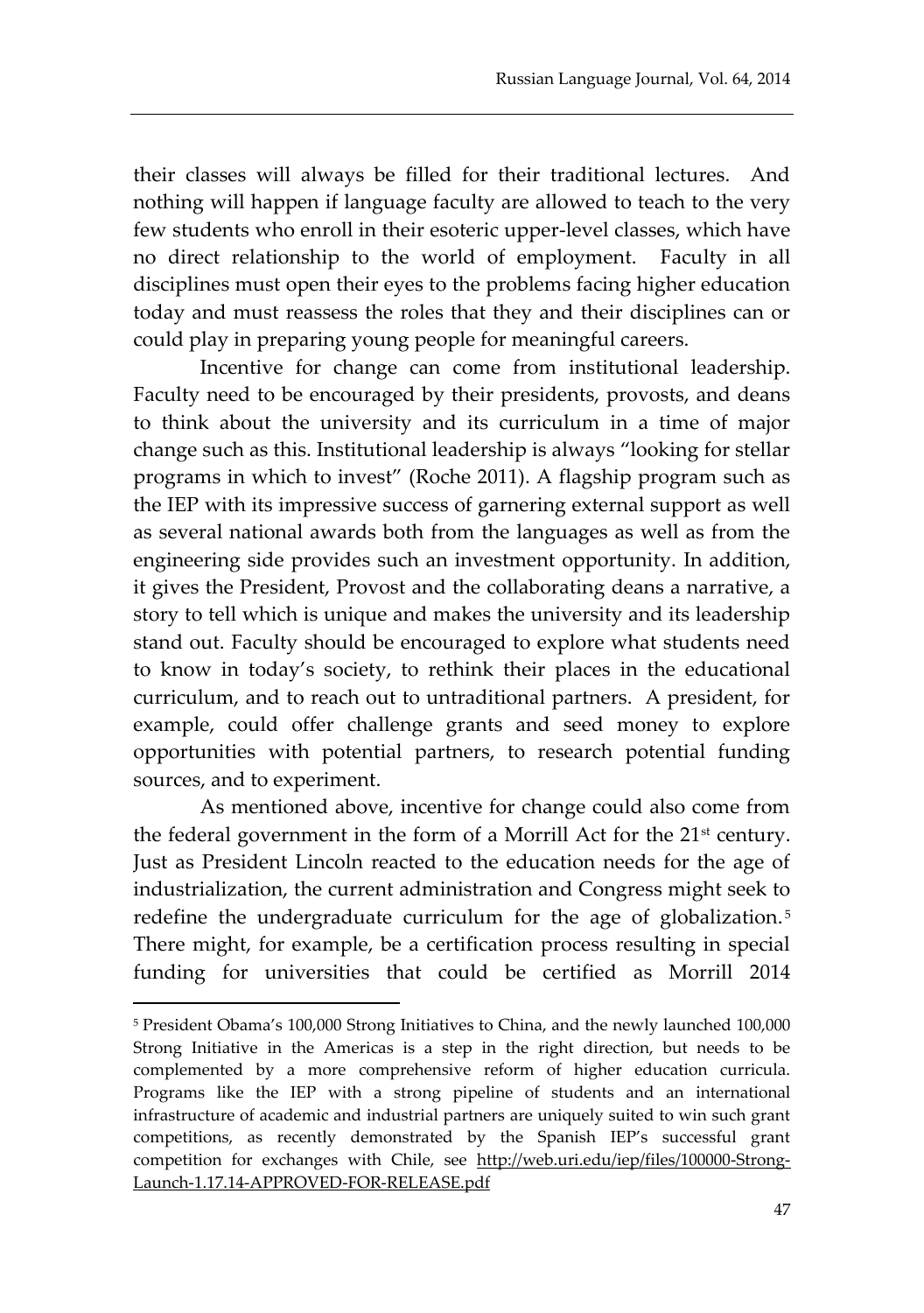universities. Land Grant was a concept for its time, just as Sea Grant became a concept for its time in 1966, Space Grant in 1988, and Sun Grant in 2003. Morrill 2014 institutions would redefine liberal education by creative curricula through which students would acquire the benefits of both a technical/professional and a liberal arts education. They would possess the skills to thrive in an era of rapid change, defined by modern technology and globalization.

With or without federal support, higher education leaders should and can take specific action to drastically change the rewards system for faculty, making it possible to commit themselves to programmatic ventures such as the IEP without endangering their university careers. One might, for example, allow faculty to pursue different tracks, with some focused more on teaching than research, with others more on research, and others on entrepreneurial program building. Given these options, one might even build flexibility into the system so that a research faculty member could, for example, devote five years to the teaching track or the administrative track. Such five-year blocks could be defined by contract, with very clear duties and expectations. All of these professional strands would be acceptable as steps toward tenure and promotion, assuming that certain predefined standards are met.

Administrators should also provide more than lip service for interdisciplinary teaching and programming. It could be made much easier for faculty to have joint appointments, and for programs such as the IEP to be at home in both a College of Engineering and a College of Arts and Sciences. Deans should be prepared to co-fund projects that are in the interest of both colleges. They should be prepared to jointly mentor and evaluate faculty participating in cross-disciplinary programs.

The administration should also be prepared to help faculty overcome university bureaucracies which are, by design, equipped only to deal with the status quo. Faculty can easily be discouraged by institutions that do not embrace attempts to do things differently or that have little room for experimentation in the curriculum. The IEP survived by persisting in the face of resistance when proposing, for example, two degrees (BA/BS) in five years, or attempting to streamline the general education program for IEP students, or creating dual degree masters programs with partner schools abroad, or even accepting financial support from the People's Republic of China. It is an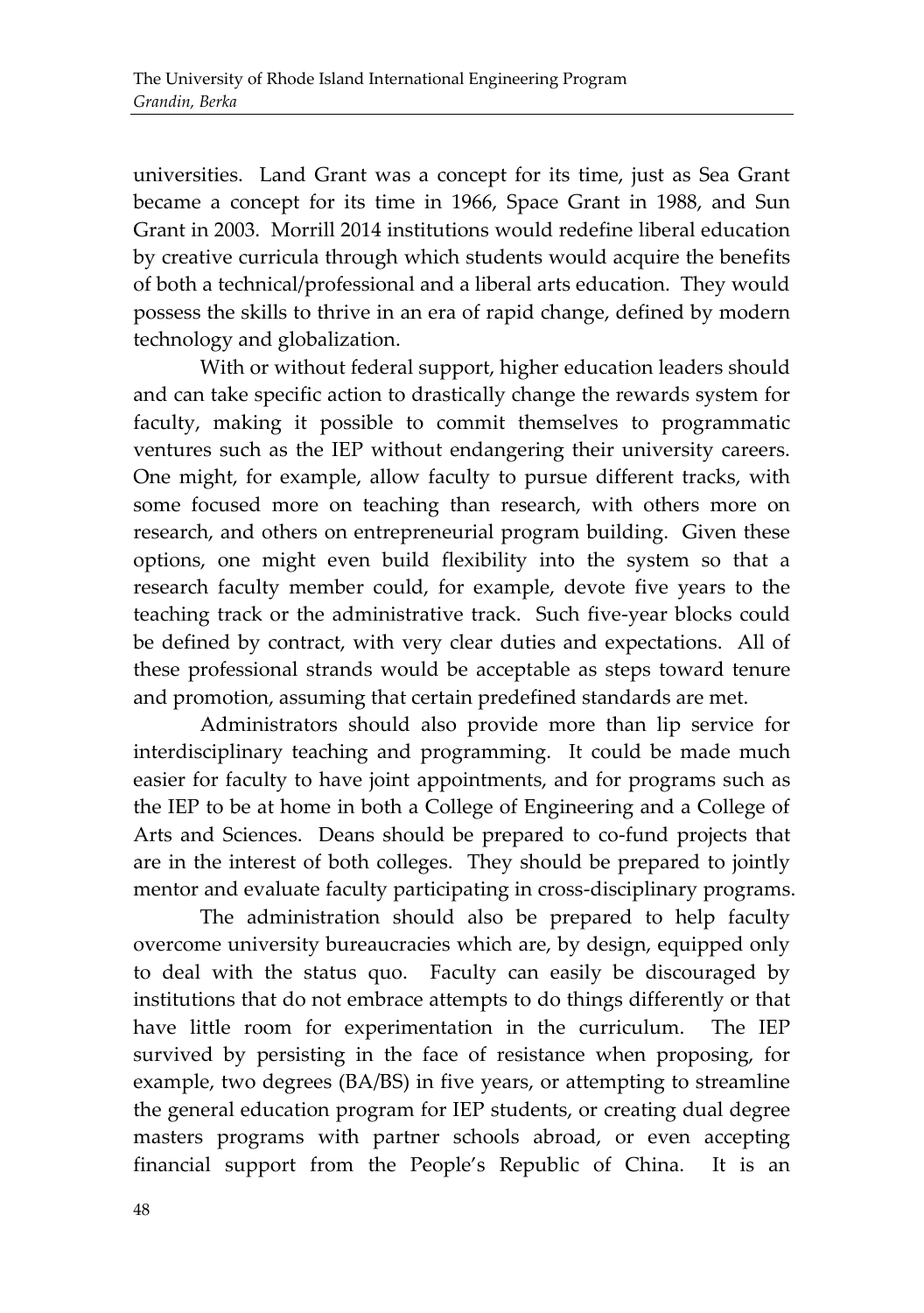unfortunate reality that institutions often say "no" in the face of common sense proposals, when they should be saying: "Now this makes sense. How can we make this happen?" Would it not be possible to appoint an innovation board, i.e., a group of faculty and administrators who are pledged to help their school's academic entrepreneurs?

To encourage cross-disciplinary teaching, administrators should require all faculty to participate in general education curricula. It would be important, for example, for engineering faculty to offer engineering courses for non-science majors, or engineering courses for an engineering minor or an engineering Bachelor of Arts degree. Science faculty should do the same, as should pharmacy and medical school faculty, and law and business faculty as well.<sup>6</sup> No humanities or social science student should be allowed to graduate without sufficient background in science and technology to comprehend and appreciate those things that drive our economy and impact our daily lives. Likewise, no engineering student should be allowed to graduate without exposure to engineering as practiced abroad and without demonstrating the acquisition of strong communication skills, problem-solving skills and a commitment to lifelong learning.

Administrators and faculty should be continually networking with the leaders from the private sector who will be hiring their graduates, as has been shown in the example of the URI International Engineering Program. The urgency of this matter stands at the heart of the McKinsey report cited above, reminding higher education of the huge gap between the needs of business and industry and the related perceptions of educators. The report found that 84% of higher education providers believed they were preparing students well for the workplace, while less than half of the business leaders agreed (66-68). Higher education curricula can and should be developed, therefore, in consultation with leaders from business and industry, who should be expected to take an active and engaged interest in the formation of their future employees. Employers and educators should be in continual

 $\overline{a}$ 

<sup>6</sup> At the University of Rhode Island, the Provost's interdisciplinary cluster hire initiative in which three faculty from different educational backgrounds each were hired jointly to collaborate within "clusters" such as sustainable energy, water resources, and the ageing society, is a laudable undertaking in that sense.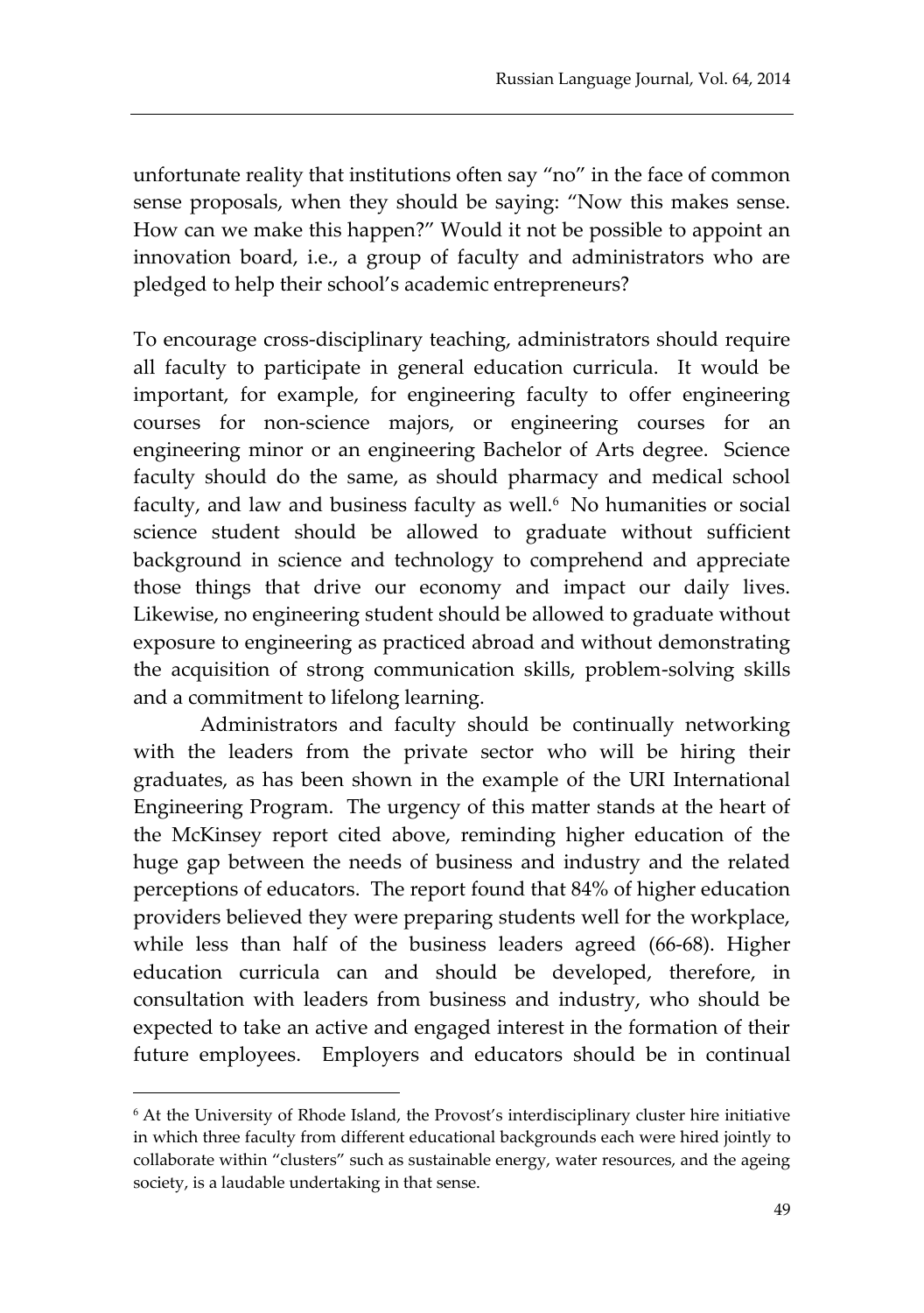conversation about the skills needed for success in the workplace, both "hard and soft," and the appropriate means for providing students with such skills. As has been shown in the example of the IEP, employers should also understand that it is in their best interests to help finance the education of their future employees. Students of our programs should be able to find appropriate internships, special projects, and advising opportunities, through which they can learn, be supported, and also receive valuable feedback. If such a network is active, we should never hear that our education system is not producing graduates with the skills needed for the workplace and for the 21st Century. And we should no longer hear that 50% of our graduates are unemployed or underemployed.

## **Works Cited**

- Arum, Richard, and Josipa Roksa. 2011. *Academically Adrift: Limited Learning on College Campuses*. Chicago: University of Chicago Press.
- Berka, Sigrid, Erin Papa, and Walther von Reinhart**.** 2013. **"**Is the International Engineering Program Producing Graduates for the Rhode Island Workforce? Assessing Skill Sets and Company Needs" *Proceedings of the ASEE Annual Conference* (Atlanta: 2013). Available at

http://www.asee.org/public/conferences/27/papers/8382/view.

- Grandin, John M. 2011. *Going the Extra Mile; University of Rhode Island Engineers in the Global Workplace*. Wakefield, Rhode Island: Rockland Press Rhode Island.
- Institute for International Education. 2014. *Open Doors 2014: Report on International Educational Exchange*. Accessed November 25, 2014 http://www.iie.org/Research-and-Publications/Open-Doors.
- Rarick, Damon O. 2010. "The Student Centered Classroom Made Real: Transforming Student Presentations in an Advanced Course on Technical German," *Die Unterrichtspraxis/ Teaching German* 43 (1): 61-69.
- Roche, Mark. (2011) "Ensuring a Flourishing (German) Department: A Dean's Perspective," *German Quarterly* 84 (4): 416.